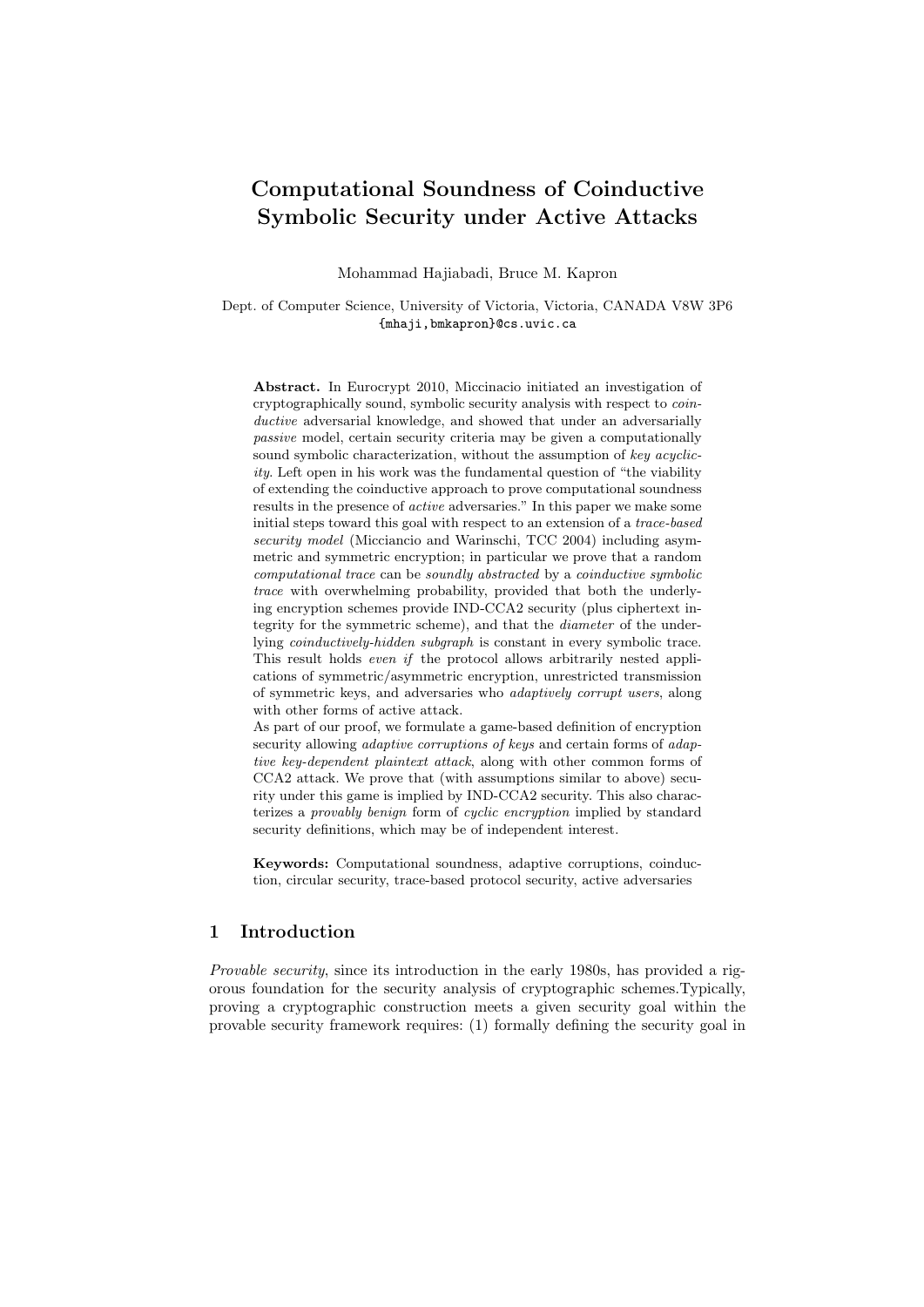terms of what comprises a violation of the goal and what is assumed about the computational power of the adversary, and (2) giving a feasible method which transforms any attack against the construction to an attack against one of its underlying primitives [12, 13]. This methodology provides strong security assurances against resource-bounded attackers, which is a fairly realistic assumption in real-world applications. However, doing computational security analysis, even for small-sized protocols, can be a gruelingly tedious task, and normally a small change in the protocol necessitates a new security proof. On the other hand, *formal* (logic-based) methods [24, 15] greatly simplify security analysis using idealized abstractions of cryptographic primitives and limiting adversarial computation, even allowing for automated verification. While formal methods may help designers identify subtle flaws in their schemes, they do not necessarily provide guarantees of computational security. At the very least, a formally verified scheme may be computationally insecure if realized under "insufficiently strong" primitives (e.g. using *malleable* encryption in the case of active attacks). Motivated by the mismatch between these two approaches, a large body of work, starting from [1], attempts to give computational justifications for formal security proofs, in the form of computational soundness theorems. Generally speaking, a formal system for security proofs is computationally sound if whenever a scheme is proved secure in the system, it is guaranteed to also be secure in an appropriate computational security framework.

Background. Standard notions of secure encryption [26, 38] ensure privacy of plaintexts chosen independently from the underlying secret key(s). It has long been known that a key encrypted under itself may no longer remain secret, and recent results [20, 2] show that indeed for all  $k \geq 1$ , k-circular security is not implied by standard security. Moreover, currently known techniques for standard security fall short when trying to prove non-trivial security statements against more adaptive adversaries. As an example, assume in the standard multiple-key-based indistinguishability game [9] over keys  $ck_1, \ldots, ck_n$ , the adversary is additionally allowed to obtain the (nested) encryption of any  $ck_i$  under  $\{ck_1, \ldots, ck_{i-1}\}\$ , giving rise to an acyclic *encryption ordering* between keys. One can use a standard hybrid argument to show that security in this setting is no stronger than standard security. However, this simple hybrid argument fails in the case that the (acyclic) encryption ordering is a priori unknown and formed adaptively by the adversary. (The naive approach of guessing the underlying ordering also trivially yields an exponential reduction factor.) In contrast, conventional Dolev-Yao style security analysis models adversarial knowledge inductively in an all-or-nothing fashion (i.e. the adversary either knows a secret piece of data, or it does not have any information about it). As a result, adversarial power is limited, essentially treating uniformly all symbolic ciphertexts whose encryption keys are underivable under so-called Dolev-Yao deduction rules. Consequently, Dolev-Yao models typically assume no difference between two symbolic encryptions  $\{k\}_k$  and  $\{k_1\}_k$ . Also, the "adaptive problem" described above seems to not be a challenge within these models. For these reasons, most existing soundness results are restricted in their assumptions, which include excluding key cycles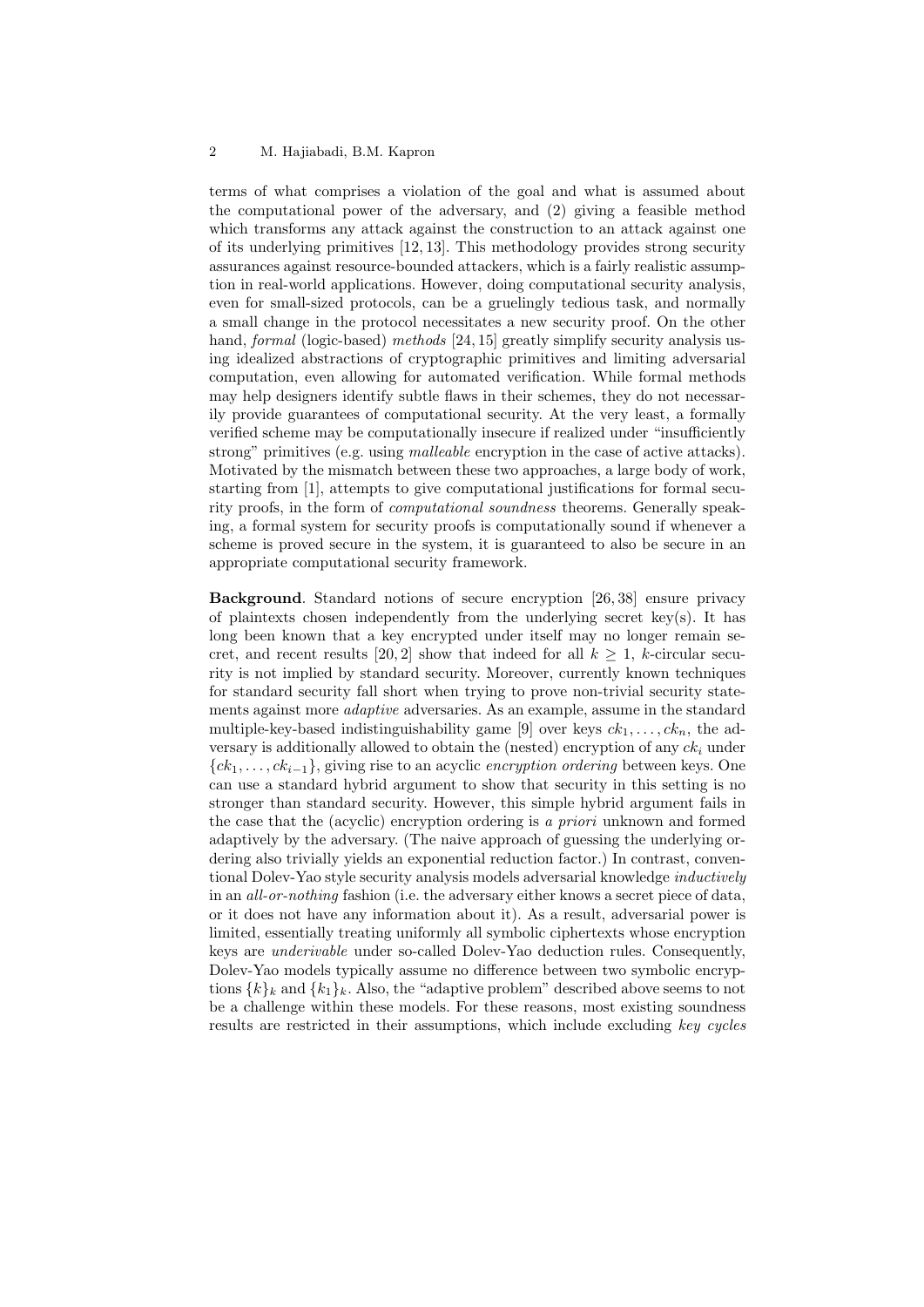altogether in the case of passive adversaries [1, 28], posing certain encryption orderings in the case of passive-but-adaptive adversaries [33], and disallowing symmetric encryption in the case of *active* adversaries [34, 6, 19].

As a resolution to the problems created by key cycles, Micciancio [32] proposes a coinductive method for modeling symbolic security, and obtains computational soundness in the setting of *message indistinguishability* for passive adversaries, while allowing key cycles and assuming only *semantic security* for the underlying encryption function. Coinductive symbolic security corresponds to a *greatest*fixedpoint-based definition of adversarial knowledge, as opposed to the leastfixedpoint-based definition adopted by conventional inductive methods. From a cryptographic perspective, [32] implicitly characterizes a provably benign form of circular encryption, in particular the equivalence of standard security to secure encryption under a variant of the multiple-key-based game described above in which the adversary may obtain the (single or nested) encryption of any  $ck_i$  under arbitrary keys, provided at least one of them is in  $\{ck_1, \ldots, ck_{i-1}\}\$ , resulting in a (possibly) cyclic encryption ordering. To obtain soundness, [32] shows that for an a priori known sequence of exchanged symbolic messages (which is the case in the passive setting), one may order all coinductively irrecoverable keys from this sequence as  $k_1, \ldots, k_m$ , such that each occurrence of  $k_i$  is encrypted under at least one of  $\{k_1, \ldots, k_{i-1}\}.$ 

Our Results. In this paper we investigate the question left open in [32]; namely, whether a coinductive approach provides similar soundness guarantees when applied in the setting of active adversaries. We consider a symbolic/computational trace-based execution model [34], including asymmetric and symmetric encryption. In contrast to previous work, we allow *symmetric keys* to be *freely* included in protocol messages, symmetric and asymmetric encryptions to be arbitrarily nested, and adversaries to adaptively corrupt users, along with other forms of active attack. We first pose the following central question: to what extent can any encryption scheme with standard security withstand stronger types of attack including adaptive corruptions of keys and key-dependent/circular encryption? To formalize this, consider the following game over symmetric/asymmetric encryption schemes  $\mathcal{E}^s = (G^s, E^s, D^s), \, \mathcal{E}^a = (G^a, E^a, D^a), \, \{ck_i\}_{1 \leq i \leq n} \leftarrow G^s(1^n),$ and  $\{(pk_i, sk_i)\}_{1 \leq i \leq n} \leftarrow G^a(1^{\eta})$ , in which the adversary is allowed to adaptively corrupt keys (symmetric and asymmetric), obtain decryptions of permissible ciphertexts, and issue key-dependent encryption queries of the form  $E^{s}(f(ck_1, \ldots, ck_n), ck_j)$  or  $E^{a}(f(ck_1, \ldots, ck_n), pk_j)$ , where f is any arbitrary composition of *constant*, *pairing*, *projection*  $(P_i(ck_1, \ldots, ck_n) = ck_i)$ , and en $cryption~({\cal E}_{pk_i}^a(\cdot)$  ,  ${\cal E}_{ck_i}^s(\cdot))$  functions. We remark asymmetric decryption keys may not be used to form key-dependent messages, reflecting our assumption that such keys are not sent as plaintexts in protocol messages<sup>1</sup>. This function family allows one to describe encryption queries symbolically (e.g.  $E^s(E^s(ck_1, ck_2), ck_1)$ ) is denoted  $\{\{k_1\}_{k_2}\}_{k_1}$ , and hence symbolically keep track of adversarial knowledge. Now we ask: if  $\mathcal{E}^a$  and  $\mathcal{E}^s$  provide IND-CCA2 security only, can we prove,

 $^{\rm 1}$  Relaxing this requirement does not add to the technical difficulty of the proofs. We assumed this requirement as it seems to be the case for most protocols in practice.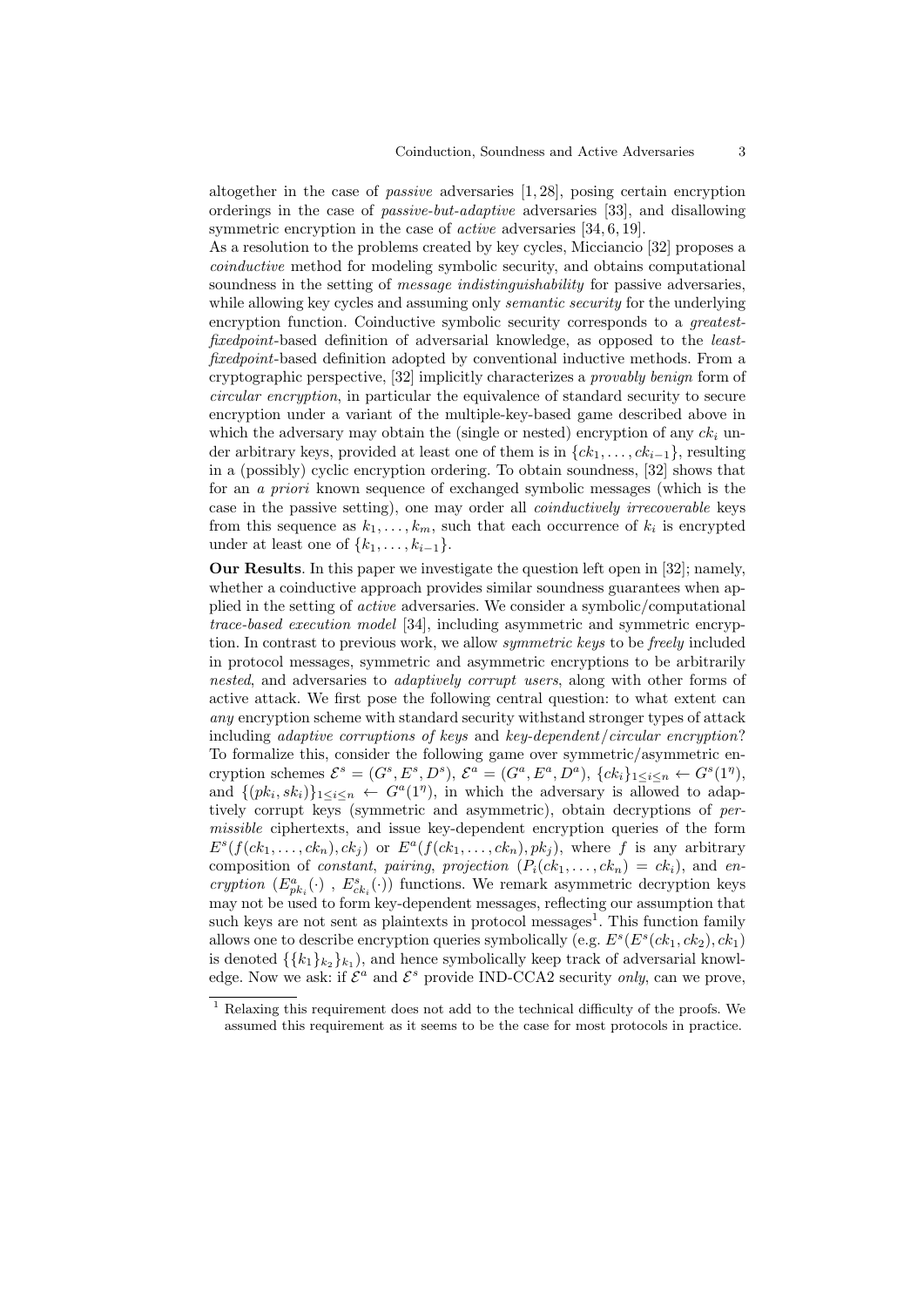at the end of the game, certain keys still maintain computational secrecy, in the sense they can securely be used in an encryption-based indistinguishability game<sup>2</sup> ? Several negative results [20, 2] show certain key cycles may compromise the secrecy of their component keys, but on the positive side this problem (in a generic sense involving circular encryption) has not been considered much. Motivating the discussion, the results of [32] in the context of the above game (but where only symmetric encryption is used,) imply if all queries are made at once (i.e. *nonadaptively*), then any  $ck_i$ , whose symbolic key  $k_i$  remains *coinduc*tively irrecoverable (irrecoverable for short), even if used in key cycles, maintains computational secrecy. Along these lines, we call  $(\mathcal{E}^a, \mathcal{E}^s)$  CI secure if after the adaptive execution of the above game all keys whose symbolic keys remain irrecoverable maintain computational secrecy. We also consider ACI security, an extension of CI security which adds ciphertext integrity and obtain the following

**Theorem** (informal). If  $(\mathcal{E}^a, \mathcal{E}^s)$  is ACI secure, it provides soundness for coinductive traces.

Next we ask if CI security may be based on IND-CCA2 security. Note that the CI attack model is ostensibly much stronger than the CCA2 one, allowing a CI adversary to adaptively corrupt keys and obtain circularly-encrypted ciphertexts. A naive reduction attempt would be to a priori guess all keys which remain irrecoverable during the game, together with their underlying encryption ordering, and then use a hybrid argument in the style of [32] to do the reduction. Such an idea clearly yields an infeasible reduction factor. Instead, we prove that if the diameter of the coinductively-hidden subgraph of the resulting key graph is constant, then CI security is implied by IND-CCA2 security. (It will soon be informally described why our reduction is dependent on this parameter.) Here, the key graph is the (random) multigraph  $G_k$  which has a node for every key in the game, and an edge  $v_i \to v_j$  if  $v_i$ 's associated key encrypts  $v_j$ 's in an encryption query (e.g. the encryption query  $\{\{k_1\}_{k_2}\}_{k_1}$  creates one self-loop and one normal edge,) and by "coinductively hidden subgraph" we mean the *induced subgraph* of  $G_k$  on *irrecoverable nodes* (nodes whose associated keys remain irrecoverable). We remark that as long as the above condition holds, the adversary may corrupt any number of keys, and create arbitrary key cycles and arbitrarily-long paths in the whole key graph.

**Theorem** (informal). If  $\mathcal{E}^a$  and  $\mathcal{E}^s$  are both IND-CCA2 secure, then for every adversary A where the diameter of the coinductively hidden subgraph of  $G_k(\mathcal{A})$ is constant (i.e. independent of the security parameter), A has a negligible advantage in the CI game for  $(\mathcal{E}^a, \mathcal{E}^s)$ . Moreover, if  $\mathcal{E}^s$  is also INT-CTXT secure, A has a negligible advantage in the ACI game.

The starting point of our proof is [36]'s positive results on security against adaptive corruptions (in an authenticated channel setting), showing that security in a setting over  $\mathcal{E}^s$  and  $\{ck_i\}_{1\leq i\leq n} \leftarrow G^s(1^{\eta})$ , in which A may adaptively cor-

 $\sqrt{2}$  Our definition of computational secrecy is close to the idea of key usability, developed in [23], for defining alternate, composition-amenable security criteria for key-exchange protocols.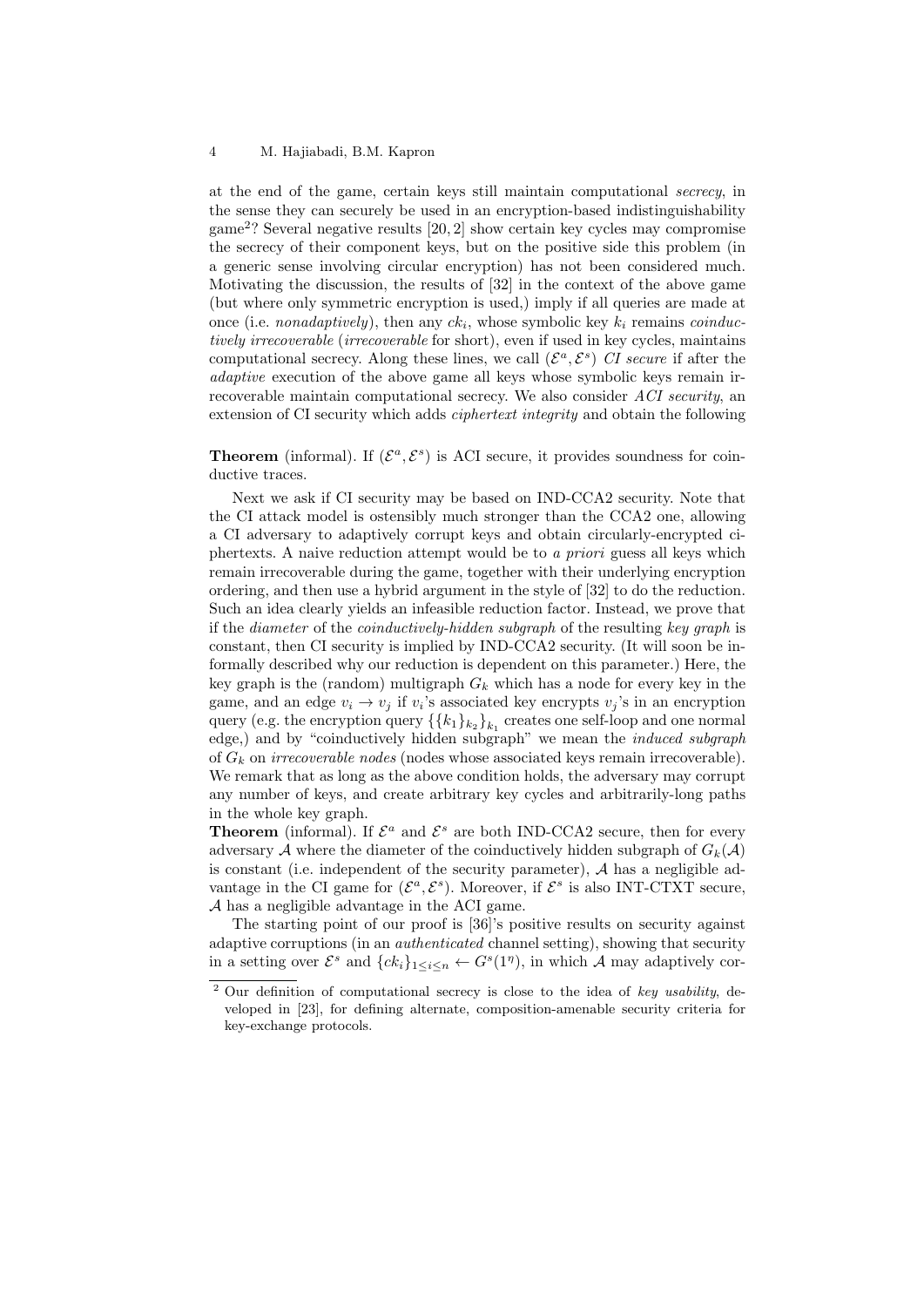rupt keys, and obtain *single encryptions*  $E^s(ck_i, ck_j)$ , for  $1 \le i, j \le n$ , subject to key *acyclicity*, is obtained via a reduction to the semantic security of  $\mathcal{E}^s$ , with a factor of  $O(n^l)$  where l is the diameter of the resulting key graph. Although the results of [36] seem to extend, by its mere developed techniques, to an authenticated setting with nested encryptions, they crucially rely on acyclicity and break down if this latter is relaxed. Allowing cyclic nested encryptions, irrecoverable nodes may have self-loops or oppositely-directed edges between themselves (encryption queries  $\{\{k_1\}_{k_2}\}_{k_3}$  and  $\{k_2\}_{k_1}$  create such edges, while  $k_1, k_2$  remain irrecoverable), and we still need to prove their computational secrecy. Central to our proof is a new notion of coinductive continuability, which for every irrecoverable node characterizes a special set of paths ending in that node, satisfying a property which enables a path-based reduction proof in the style of [36]. (Our reduction is based on guessing random coinductiely continuable paths with certain properties, making it depend on the diameter.) Also, allowing both nested encryptions and decryption queries creates a new complication; namely, to simulate a CI adversary  $\mathcal{A}^{CI}$  by a CCA2 adversary  $\mathcal{A}^{cca}$ , nested encryptions may make an  $\mathcal{A}^{cca}$ 's challenge ciphertext a "legitimate" ciphertext for  $\mathcal{A}^{CI}$  (e.g., when the ciphertext corresponding to  $\{k_1\}_{k_2}$  in  $\{\{k_1\}_{k_2}\}_{k_3}$  is created under  $\mathcal{A}^{cca}$ 's left-orright oracle and  $k_3$  remains irrecoverable), and if  $\mathcal{A}^{CI}$  makes such a decryption query, our simulation fails. A large part of our proof, thus, involves showing  $\mathcal{A}^{CI}$ may produce such ciphertexts only with negligible probability. Such a complication does not arise if one only deals with single encryptions, and in fact, the results of [36] immediately extend if decryption queries are also allowed.

**Applications.** Our reduction result implies for a protocol  $\Pi$  (which may contain symmetric keys and nonces as atomic messages) and a *trace-expressible* security property  $\mathcal P$  (here, loosely speaking, by a trace we mean a sequence of states created during an execution of a protocol as a result of adversarial/honest-parties' actions. Formal definitions are given in Section 3), if the following two symbolic assertions hold, then the (CCA2, CCA2+CTXT)-based implementation of  $\Pi$  provably achieves  $P$  (in an *insecure* channel setting) with strong security guarantees against adaptive corruptions: (a) No symbolic coinductive adversary may create a trace containing an arbitrarily-long encryption chain (in the sense described above), and (b)  $\Pi$  is coinductively secure; namely, no coinductive symbolic adversary may produce a trace not satisfying the underlying symbolic property. We observe that all protocols in the Clark-Jacob library [21], in which the only primitives used are asymmetric/symmetric encryption, satisfy our soundness restriction (item (a) above), making it applicable to them. A number of these protocols are asymmetric encryption-based, and analyzable under previous soundness theorems (e.g. [34, 6]). Using our techniques, we show that [27] the Wide-Mouthed Frog authentication protocol, which is not analyzable under the cryptographic library of [4] due to the classic commitment problem prevalent in simulation-based approaches, satisfies our soundness restriction. This advocates for the use of coinduction as a strong tool in yielding provably-sound security proofs, while circumventing issues involved with using induction-based methods.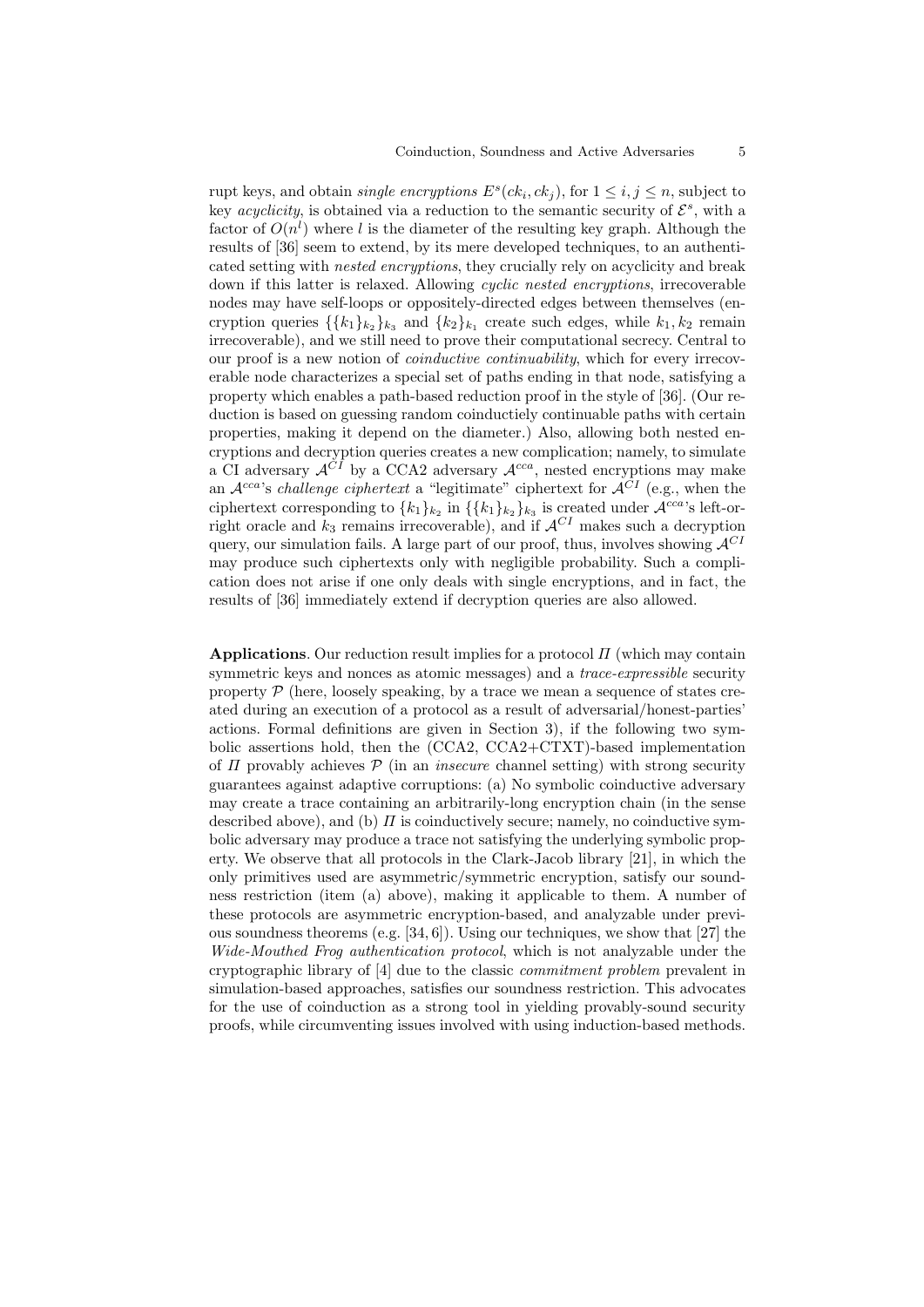Why not KDM security? It may be asked why we bother to investigate soundness of coinductive methods, when there are constructions in the standard model for secure encryption under key-dependent messaging [14, 16]. We note that security against adaptive corruptions is a necessary requirement for any encryption scheme used in a protocol which is run in an environment with adversarially adaptive corruptions. In such situations, once a key is corrupted, the security of the protocol will depend on the preservation of secrecy for keys which are not trivially corrupted. Even in the idealized *static corruption* model, a key may dynamically be revealed by the exploitation of potential weaknesses of a protocol (e.g., consider a situation where the adversary gets to alter a communicated message by replacing an "honest" key with his own key, making an honest party then encrypt a secret key under the adversarial key.) To the best of our knowledge, there are no provable constructions of KDM-secure encryption in the standard model which also provide security against adaptive corruptions. Backes et al. [5] consider a limited case in which security is defined only in a left-or-right indistinguishability sense, not addressing the above problem. In subsequent work, [3] considers the problem in its full generality as described above, but their construction is in the random-oracle model. Moreover, they do not consider the question of whether generic constructions from KDM-secure encryption schemes exist (in the standard model) which also provide security against adaptive corruptions.

Related Work. Obtaining sound abstract security proofs for protocols involving symmetric encryption has also been considered following the ideal/real simulation paradigms of [17, 37]. [4] shows that secure realization of ideal symmetric encryption (in the sense of *reactive simulatability*) is possible in their cryptographic library [6] if the commitment problem does not occur (i.e. any honest party's key, after it is used for encryption, never becomes "known" to the adversary), and the used-order property is satisfied. (i.e. Deployed keys admit an a priori encryption ordering.) The authors of [30], by extending the framework of [19] to allow symmetric encryption, show if a key-exchange protocol satisfies their symbolic criteria and if the above conditions hold, the protocol securely realizes a key-exchange functionality in the sense of universal composability. We comment the commitment problem may intrinsically occur as a direct result of security formalizations; adaptive corruptions, for instance, trivially enable this possibility. Also, the requirement that "a session-key loss in a key-exchange protocol should not affect the secrecy of other session keys" is formalized by allowing the adversary to adaptively learn session keys, leading, possibly, to the commitment problem. Thus the aforementioned frameworks do not consider the above two attack scenarios. We remark the commitment problem was known long before in the setting of adaptively-secure multiparty computation, with initial solutions given in [18]. The results of [22] are aimed at indistinguishability-based security properties (e.g., secrecy requirements for key-exchange protocols), by showing that *observational equivalence* between two processes implies computational indistinguishability under standard cryptographic assumptions. Although [22] allows symmetric encryption, it imposes the same restrictions as [4, 30].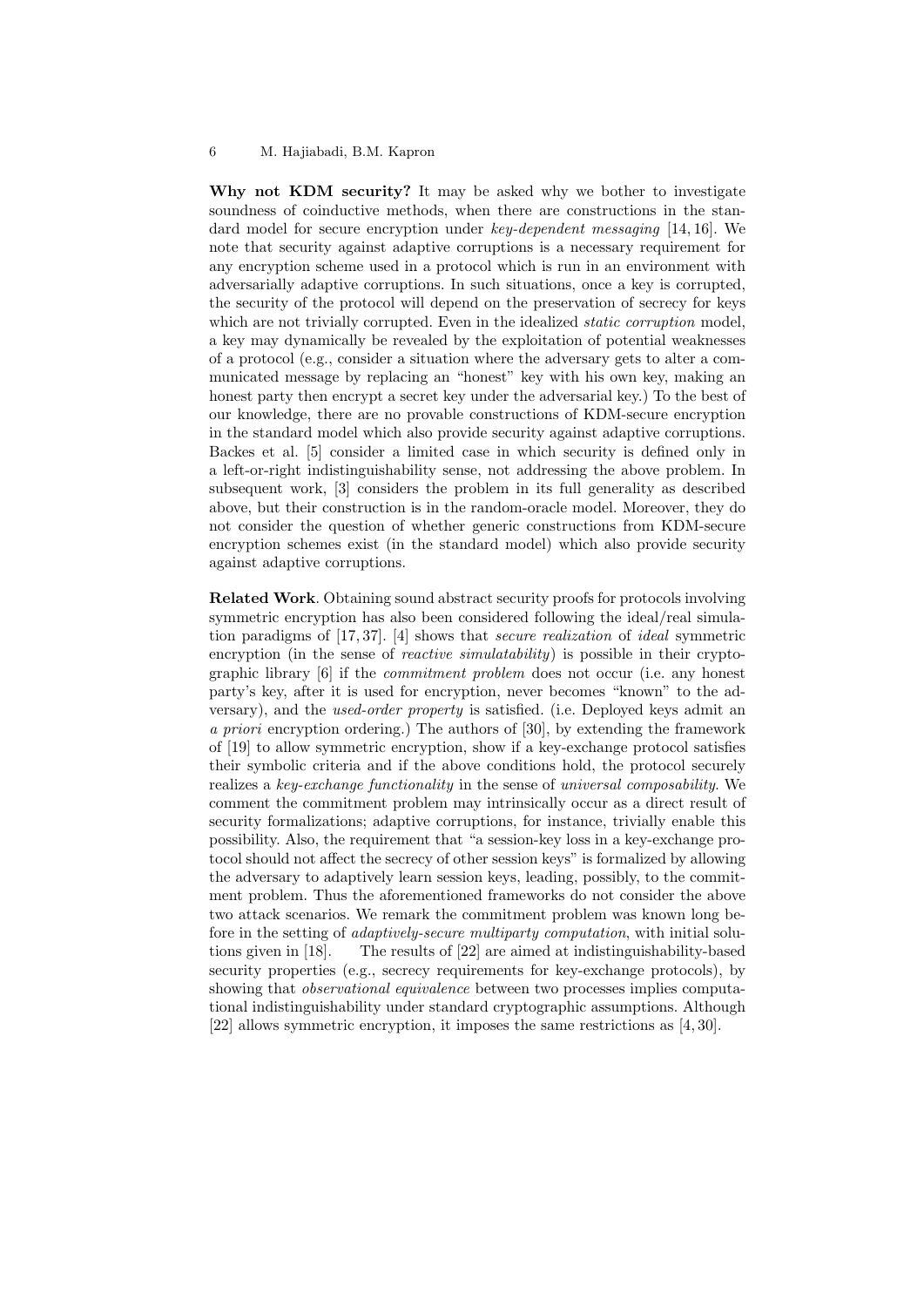A very different approach which in principle supports reasoning about situations which include key-cyclic encryption and adaptive corruption for both symmetric and asymmetric encryption as well as other primitives is the use of what might be called *general-purpose security logics*. Here we include probabilistic process calculi [31, 35], logics which axiomatize computational indistinguishability [29, 8] and first-order logics augmented with axioms characterizing specific security properties [7]. The tradeoff involved in taking a more generic approach is the loss of structure in proofs, potentially undermining some of the benefits of the formal approach.

Basic Notation: For a review of the standard notions of encryption security, we refer to [10, 11]. If D is a probability distribution, then  $x \leftarrow D$  denotes choosing an element according to D, and if S is a set,  $x \leftarrow S$  denotes choosing an element uniformly at random from S. For a probability distribution  $D$ ,  $sup[D]$ denotes the *support set* of D, and we write  $x \in D$  to mean  $x \in \text{sup}[D]$ . We call a function negligible if it grows more slowly than the inverse of any polynomial function. For ease of notation, we use  $\text{real}(\cdot)$  to refer to any negligible function.

## 2 Preliminaries

A Formal Language for Cryptographic Expressions. Expressions are built from four infinite sets of basic symbols – identifiers, ID, public-key symbols,  $\mathcal{K}^{pub}$ , private-key symbols  $\mathcal{K}^{priv}$ , and nonces,  $\mathcal{X}$  – using encryption,  $\{\diamond\}_\circ$ , and  $concatenation, (\cdot, \cdot)$ , operators for building *compound* messages. We further partition  $\mathcal{K}^{priv}$  into asymmetric private keys,  $\mathcal{K}^{privasym}$ , and symmetric private keys  $\mathcal{K}^{privsym}$ . We fix a bijective key-inverse operation  $(.)^{-1} : \mathcal{K}^{pub} \cup \mathcal{K}^{privsym} \rightarrow$  $\mathcal{K}^{priv}$ , which induces the *identity* function on subdomain  $\mathcal{K}^{privsym}$ .

Whenever it is essential to distinguish between the adversary's and honest parties' basic symbols, we add a subscript  $A$  or  $H$  to basic symbols, and for every set S defined above, we further define  $S = S_H \cup S_A$  (e.g.  $\mathcal{K}_H^{priv}$  and  $\mathcal{K}_A^{priv}$ ). Moreover, whenever it is necessary to distinguish between symmetric and asymmetric private-key symbols, we add a superscript  $sym$  to symmetric ones. (e.g. we have  $(k_1^{sym})^{-1} = k_1^{sym}$ .) The set of *formal expressions*, *Exp*, is:

> $Exp ::= Plain \mid Cipher \mid (Exp, Exp)$  $Plain ::= ID \mid \mathcal{X} \mid \mathcal{K}^{pub} \mid \mathcal{K}^{privsym}$  $Cipher ::= {Plain}_{k∈K^{pub} \cup K^{privsym}} \mid {Cipher}_{k∈K^{pub} \cup K^{privsym}}$

Coniductive Modeling of Adversarial Knowledge. We take a coinductive approach to modeling adversarial attacks. To model coinductive adversar*ial knowledge* [32], we define a *key-recovery function*,  $\mathcal{F}$ , which specifies given  $e \in Exp$  and  $T \subseteq \mathcal{K}_H^{priv}$ , what keys can be deduced by "single-round" applications of Dolev-Yao rules. Defined naturally,  $\mathcal{F}_s(T) = s \cap \mathcal{K}_H^{priv}$  for a basic symbol  $s, \mathcal{F}_{(e_1,e_2)}(T) = \mathcal{F}_{e_1}(T) \cup \mathcal{F}_{e_2}(T)$ , and  $\mathcal{F}_{\{e\}_k}(T) = \mathcal{F}_e(T)$  if  $k^{-1} \in T \cup \mathcal{K}_A^{priv}$  and  $\mathcal{F}_{\{e\}_k}(T) = \emptyset$ , otherwise. T is a *fixedpoint* of  $\mathcal{F}_e$  if  $\mathcal{F}_e(T) = T$ , and is the *greatest* (resp. *least*) fixedpoint if T is the greatest (resp. least) solution of  $\mathcal{F}_e(X) = X$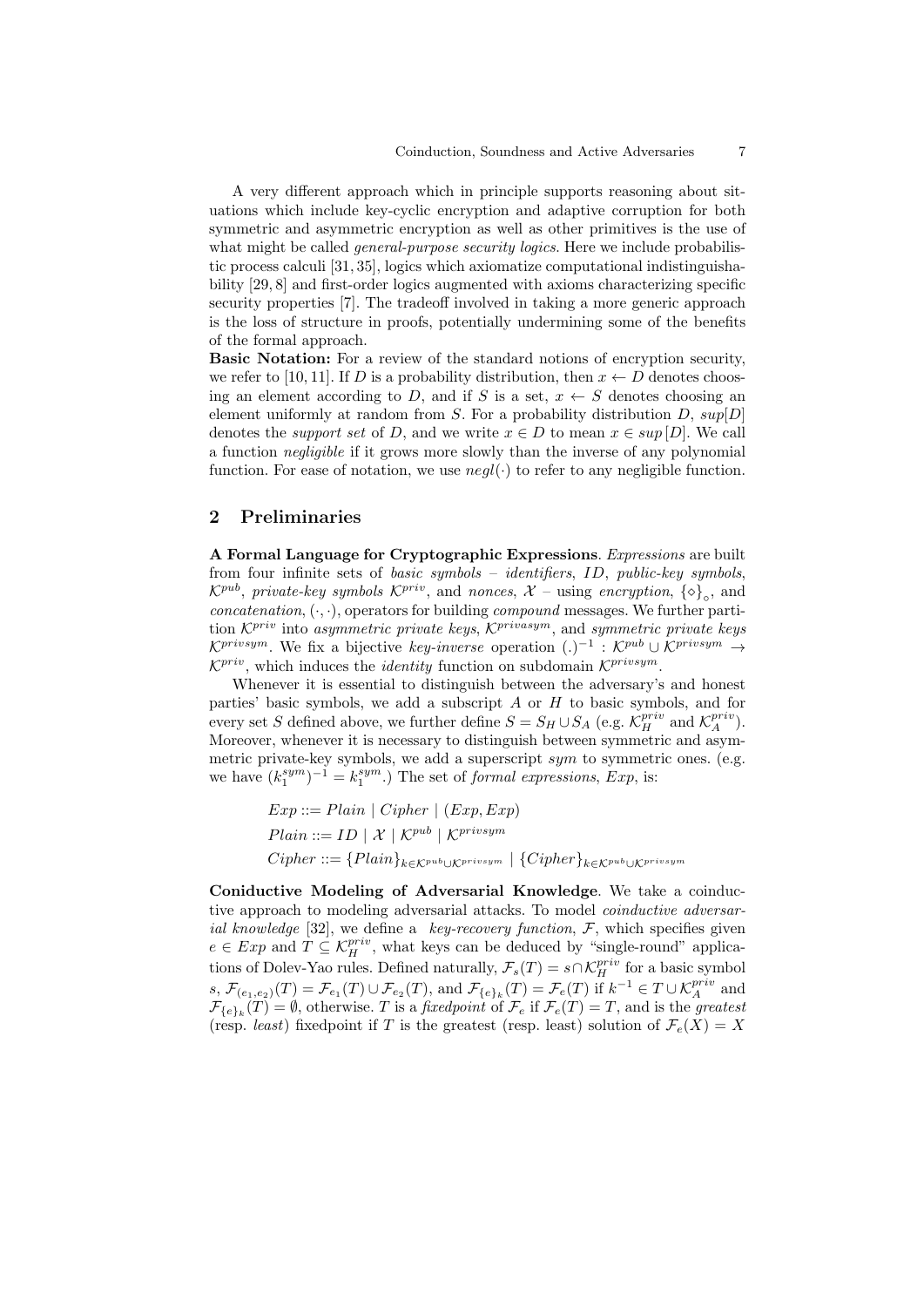(according to  $\subseteq$  ordering). Now T is *coinductively* (resp. *inductively*) defined by  $\mathcal{F}_e$  if T is the greatest (resp. least) fixedpoint of  $\mathcal{F}_e$ . It is easy to see that  $\mathcal{F}_e$  is a monotone function (i.e.,  $S_1 \subseteq S_2 \Rightarrow \mathcal{F}_e(S_1) \subseteq \mathcal{F}_e(S_2)$ .

The Tarski-Knaster Theorem implies for every monotone function  $F : \varphi(D) \to$  $\wp(D)$ , where D is some set and  $\wp(D)$  is its powerset, the least fixed point,  $fix(F)$ , and greatest fixedpoint,  $FIX(F)$ , of F exist and are obtained as follows

$$
fix(F) = \bigcap_{S:F(S) \subseteq S} S \qquad (1) \qquad FIX(F) = \bigcup_{S:S \subseteq F(S)} S \qquad (2)
$$

Note that if  $T \subseteq \mathcal{F}_e(T)$ , then  $cl(T) \triangleq \bigcup_{i \geq 1} \mathcal{F}_e^i(T)$  is a fixedpoint, for which  $T \subseteq cl(T)$ , where  $\mathcal{F}_e^i(T)$  denotes i successive applications of  $\mathcal{F}_e$  on T. The latter follows from monotonicity of  $\mathcal{F}_e$ , and the former follows observing that  $\mathcal{F}_e^k(T) = \mathcal{F}_e^{k+1}(T)$  for sufficiently large k's. (This is because the number of keys in  $e$  is finite.) Thus the following equivalent formulations follow:

$$
fix(\mathcal{F}_e) = \bigcap_{\mathcal{F}_e(S) = S} S = \bigcup_{i \ge 1} \mathcal{F}_e^i(\emptyset) \quad (3)
$$
\n
$$
FIN(\mathcal{F}_e) = \bigcup_{S = \mathcal{F}_e(S)} S = \bigcap_{i \ge 1} \mathcal{F}_e^i(\mathcal{K}_H^{priv})
$$
\n
$$
(4)
$$

We show (4); the proof for (3) follows by a dual argument. The first equality for  $FIX(\mathcal{F}_e)$  follows from (2) and the argument presented above. The second equality follows from the following three observations: (a)  $\bigcap_{i\geq 1} \mathcal{F}_e^{i}(\mathcal{K}_H^{priv})$ is a fixedpoint of  $\mathcal{F}_e$ , (b) if T is a fixedpoint of  $\mathcal{F}_e$ , then  $T = \bigcap_{i \geq 1} \mathcal{F}_e^i(T)$ , and (c) by monotonicity,  $\bigcap_{i\geq 1} \mathcal{F}_e^i(T) \subseteq \bigcap_{i\geq 1} \mathcal{F}_e^i(\mathcal{K}_H^{priv})$ . Now the set of *coinduc*tively recoverable keys of e is the set coinductively defined by  $\mathcal{F}_e$ . For example for  $e = k^{-1}, \{\{k_1^{sym}\}_{k_2^{sym}}, \{k_2^{sym}\}_{k_1^{sym}}\}_{k_2^{sym}}\}$ , its coinductively recoverable keys are  ${k}^{-1}, {k}^{sym}_1, {k}^{sym}_2$ . (As a convention, we omit parentheses in expressions and write  $e_1, e_2$  for  $(e_1, e_2)$ .) See [32] for more examples.

We define the *coinductive closure set* of  $e \in Exp$ , denoted *closure<sub>c</sub>*(*e*), to be the *smallest* set satisfying: (i)  $closure_{c}(e)$  contains e,  $FIN(\mathcal{F}_{e}), ID,$  $\mathcal{K}^{pub}$ , and all the adversary's basic symbols, (ii) if  $(e_1, e_2) \in closure_c(e)$  then  $e_1, e_2 \in closure_c(e)$ , (iii) if e' and e'' are both in  $closure_c(e)$ , so is  $(e', e'')$ , (iv) if  $\{m\}_k \in closure_c(e)$  and  $k^{-1} \in closure_c(e)$  then  $m \in closure_c(e)$ , and  $(v)$ if  $m \in closure_c(e)$  and  $k \in closure_c(e)$  then  $\{m\}_k \in closure_c(e)$ . Although the above definition is a hybrid of inductive and coinductive definitions, an equivalent, (fully) coinductive definition is also possible; however, we adopt the above one as it is more natural. Now  $e_1$  is *coinductively recoverable* from e if  $e_1 \in closure_c(e)$ . Note, if  $e_1 \in closure_c(e)$  but  $k^{sym} \notin closure_c(e)$ , Rule (v) does not allow us to deduce  ${e_1}_{k^{sym}} \in closure_c(e)$ . This models the idealized symbolic assumption that if the adversary does not know an honest party's symmetric key, he cannot produce a ciphertext which decrypts to a meaningful plaintext under that key. To support this assumption in our computational model, we will assume the symmetric encryption scheme provides ciphertext integrity.

We say e' is a subexp of (or occurs in) e, denoted  $e' \subseteq e$ , if  $e = e'$ , or  $e = (e_1, e_2)$  and  $e' \sqsubseteq e_1$  or  $e' \sqsubseteq e_2$ , or  $e = \{e_1\}_k$  and  $e' \sqsubseteq e_1$ . We say  $k_1$  encrypts  $k_2^{-1}$  in e, denoted  $k_1 \to e k_2^{-1}$ , if for some  $\{e_1\}_{k_1}$  which occurs in  $e, k_2^{-1} \sqsubseteq e_1$ . An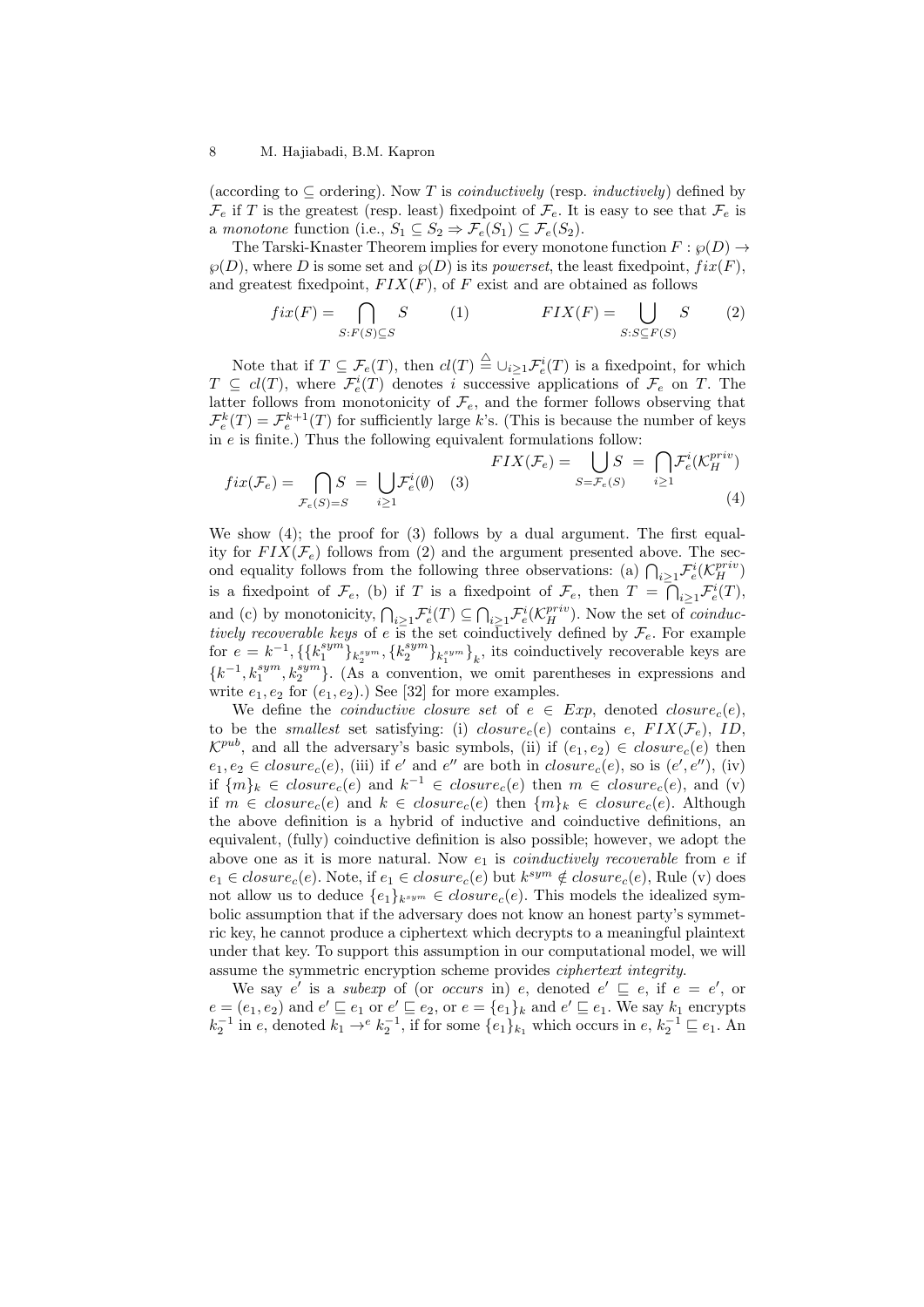expression is key cyclic if it contains a key cycle, that is a sequence  $k_0, k_1, \ldots k_{i-1}$ such that  $k_j \to k_{(j+1 \mod i)}^{-1}$  for all  $j \geq 0$ , and is called key acyclic if it is not key cyclic. It is known the inductive and coinductive definitions coincide for keyacyclic expressions[32]. The converse of this, however, does not hold true; it is possible some keys occur in certain key cycles but remain coinductively irrecoverable (e.g. consider  $\{\{k_1^{-1}\}_{k_1}\}_{k_2}$ ). In fact, we will prove it is exactly such keys that remain "secure" under concrete implementations.

Computational Interpretation of Cryptographic Expressions. Under a pair of symmetric/asymmetric schemes  $\mathcal{E}_p = (\mathcal{E}_{sym}, \mathcal{E}_{asy})$  with parameters  $(\eta_{sym}, \eta_{asy})$ , an invertible *pairing function*, and a mapping  $\tau(\eta_{sym}, \eta_{asy}, \circ)$ , which gives a *concrete value* to every basic symbol, every  $e \in Exp$  induces a natural probability distribution, denoted  $[e]_{\tau_p}^{\xi_p}$ , which we call the *computational image* of e with respect to  $\mathcal{E}_p$  and  $\tau$ . If  $E \in [\![e]\!]^{\mathcal{E}_p}$  and  $e_1 \sqsubseteq e$ , given  $\tau$ , one may define the underlying value of  $e_k$  in  $E$  in a natural way. the underlying value of  $e_1$  in E in a natural way.

## 3 Symbolic and Computational Trace-Based Protocol Security

We will now introduce a protocol specification language and consider an extension of the model given in [34] for analyzing security protocols in the presence of active adversaries. For simplicity, we consider two-party protocols, and assume that each protocol runs in a constant number of rounds, and admits a symbolic specification. Under these assumptions, a *protocol* can be described as a sequence  $\Pi = (M_1^I, M_1^R, M_2^I, M_2^R, \dots, M_r^I, M_r^R)$  of messages being sent alternately between two parties: *initiator* and *responder*. (Here having the responder send the last message is arbitrary.) We assume that each party has an associated longlived public key which the other party may use to encrypt messages, and whose matching private key is never sent as a plaintext. The parties, however, may generate fresh symmetric keys, send them (encrypted) to each other, and later on use exchanged keys to encrypt future messages. Messages that we use to specify protocols are built upon four disjoint sets  $Ids = \{I, R\}$ , nonces =  $\{X_1, X_2, \ldots\}$ ,  $pubkeys = \{K_I, K_R\}$ , and  $symkeys = \{K_1^{sym}, K_2^{sym}, \dots\}$ , using encryption and concatenation for building compound messages, where  $K_I$  and  $K_R$  denote the parties' respective public keys. We further require protocols be computationally executable; in particular, a party should be able to fully decrypt (all encrypted parts of) a message she receives. (Our results seem to easily extend by relaxing this restriction, allowing, e.g., ciphertext forwarding, which allows a party to forward a message without decrypting it.) To summarize our assumptions, we call  $\Pi$  valid if: (1) for all  $1 \leq i \leq r$  and  $x \in \{I, R\}$ ;  $K_I^{-1}$  and  $K_R^{-1}$  do not occur in  $M_i^x$ , and (2) for all  $1 \le i \le r$ ,  $x \in \{I, R\}$ , and  $y = \{I, R\} - \{x\}$ ; if  $M_i^x$ has a subexp  $\{M\}_K$ , then K is *inductively* recoverable from  $(K_y, M_1^x, \ldots, M_i^x)$ . (We will use a coinductive approach for modeling adversarial attacks, and this condition is solely meant to specify our class of protocols. In particular, since we require parties be able to fully decrypt their received messages, and their roles be computationally executable, such a condition seems necessary.)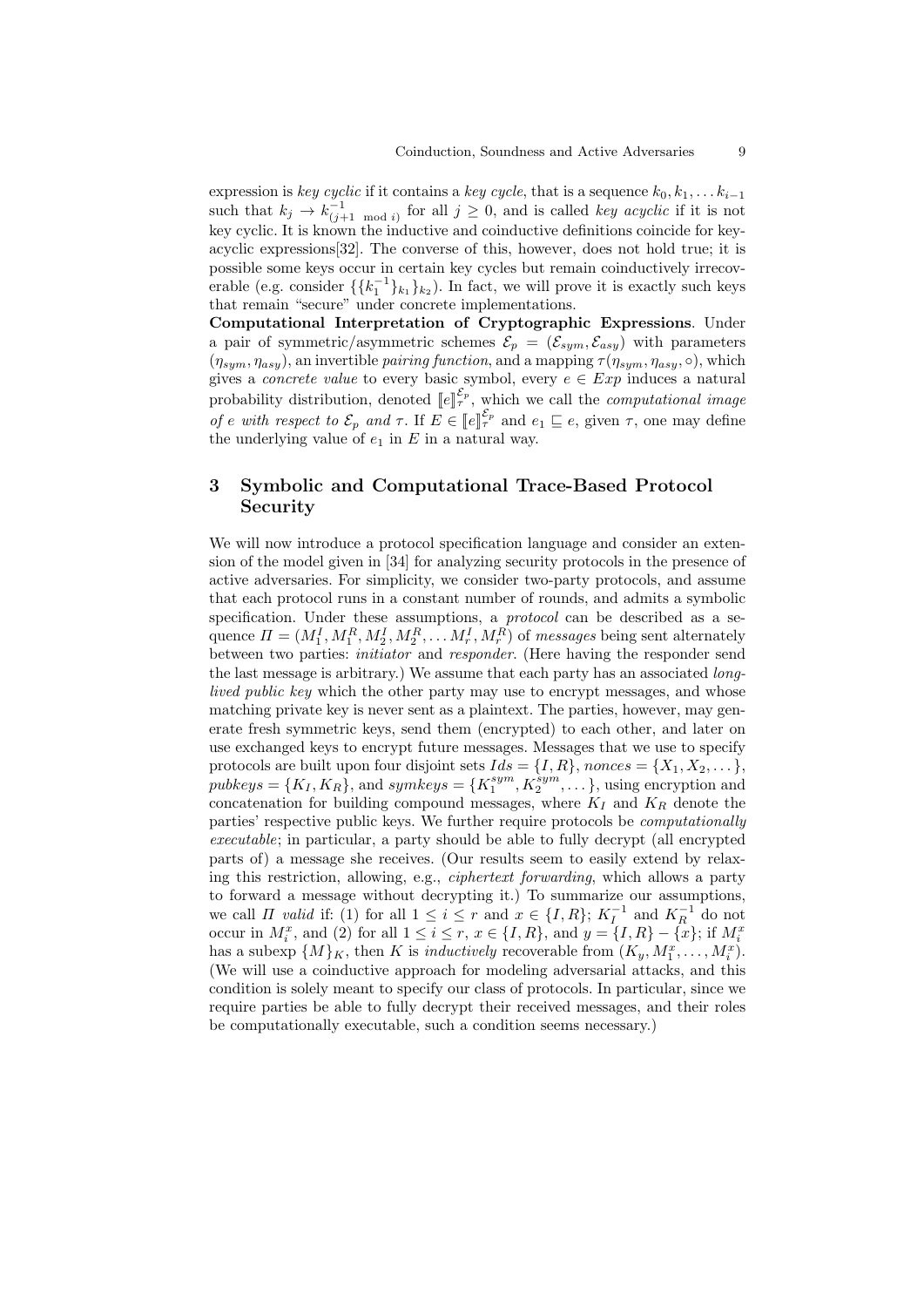So far we have only described the "syntax" of protocols; this should not be confused with the formal execution semantics to be presented below. Treating  $\Pi$  as a tuple of messages, we denote its *i*th message by  $\Pi_i$ . We denote the set of protocol users (participants) by  $U = \{u_1, u_2, ..., u_n\}$ , where any two of whom may initiate an instance of the protocol together, in a manner controlled by an adversary. The adversary is not himself a protocol user, but may dynamically subvert users during the execution. We model adversarial power as an *oracle* with which he is *adaptively* interacting, by making the following types of query:

- $corrupt(i)$ : Corrupts user  $u_i$ . In response, the long-lived secret key of  $u_i$  (and all other  $u_i$ 's internal information) is given to the adversary.
- new-session(i, j): Causes  $u_i$  and  $u_j$  to start a new session, with  $u_i$  as the initiator. The oracle assigns a unique *number*, sn, to their session and gives sn to the adversary plus the first message that  $u_i$  sends to  $u_j$  in this session.
- $send(sn, m_1, I)$ : Causes the oracle to send message  $m_1$  to the initiator of session sn and give  $m_2$ , the message that the user produces in response, to the adversary. Here  $m_2$  may be a valid message, an *error message* ⊥ (indicating  $m_1$  was not of the right format), or a flag message  $*$  indicating that the user has received her last message, finishing her session.
- send(sn, m<sub>1</sub>, R): Similar to above, but  $m_1$  is sent to the responder of sn.

We now give formal and computational semantics for protocols. In the formal setting, we denote the long-lived public key of  $u_i$  by  $k_{u_i}$ , and for each session  $sn$  that  $u_i$  is a user of, we denote  $u_i$ 's generated symmetric keys and nonces in sn, respectively, by  $\mathbf{K}_{i,sn}^{sym} = \{k_{i,sn,j}^{sym} \mid j \in \mathbb{N}\} \subseteq \mathcal{K}_H^{privsym}$ ,  $\mathbf{X}_{i,sn} = \{x_{i,sn,j} \mid j \in \mathbb{N}\}$  $\mathbb{N}\}\subseteq \mathcal{X}_H$ . The adversary may use his own basic symbols to build new messages; we denote the adversary's symmetric keys and nonces, respectively, by  $\mathbf{K}_{A}^{sym}$  =  $\{k_{A,j}^{sym} \mid j \in \mathbb{N}\} \subseteq \mathcal{K}_A^{privsym}, \mathbf{X}_A = \{x_{A,j} \mid j \in \mathbb{N}\} \subseteq \mathcal{X}_A$ . We let  $Exp_{basic}$  be the union of all  $\mathbf{X}_A, \mathbf{K}_A^{sym}, \mathbf{K}_{i,sn}^{sym}$ 's,  $\mathbf{X}_{i,sn}$ 's.

The adversary initially knows only his own basic symbols and parties' IDs and public keys. If he corrupts  $u_i$ , he receives  $k_{u_i}^{-1}$  as well as  $\mathbf{K}_{i,sn}^{sym} \cup \mathbf{X}_{i,sn}$ , for every sn that  $u_i$  has engaged in. A protocol state is characterized by the following components:

$$
f: \{I, R\} \times BS(\Pi) \times SN \to Exp_{basic} \cup \{\bot\} \quad l: \{I, R\} \times SN \to \Pi_i \cup \{\sqrt\}
$$
  

$$
h: \{I, R\} \times SN \to U \qquad corr\text{-}users \subseteq \{u_1, \dots, u_n\}
$$

Here  $SN$  denotes the set of all session numbers, and, recall that, U is the set of all protocol users. Function f represents the symbolic values that the initiator and responder of each session of the protocol give to basic symbols in that session, and  $\perp$  means that the party does not yet know the value of the corresponding basic message. Function  $l$  denotes the index of the next message in the protocol basic message. Function  $\iota$  denotes the index of the next message in the protocol<br>that the initiator and responder of each session expect to receive, and  $\sqrt{}$  indicates that the party has finished her respective session. Finally function  $h$  indicates what protocol users take the roles of "initiator" and "responder" in each session.

We denote the initial state of the system by  $FS_0$ , where  $corr$ -users =  $\emptyset$ , and  $l, f, h$  map all their inputs to null values. An execution of a *formal adversary*,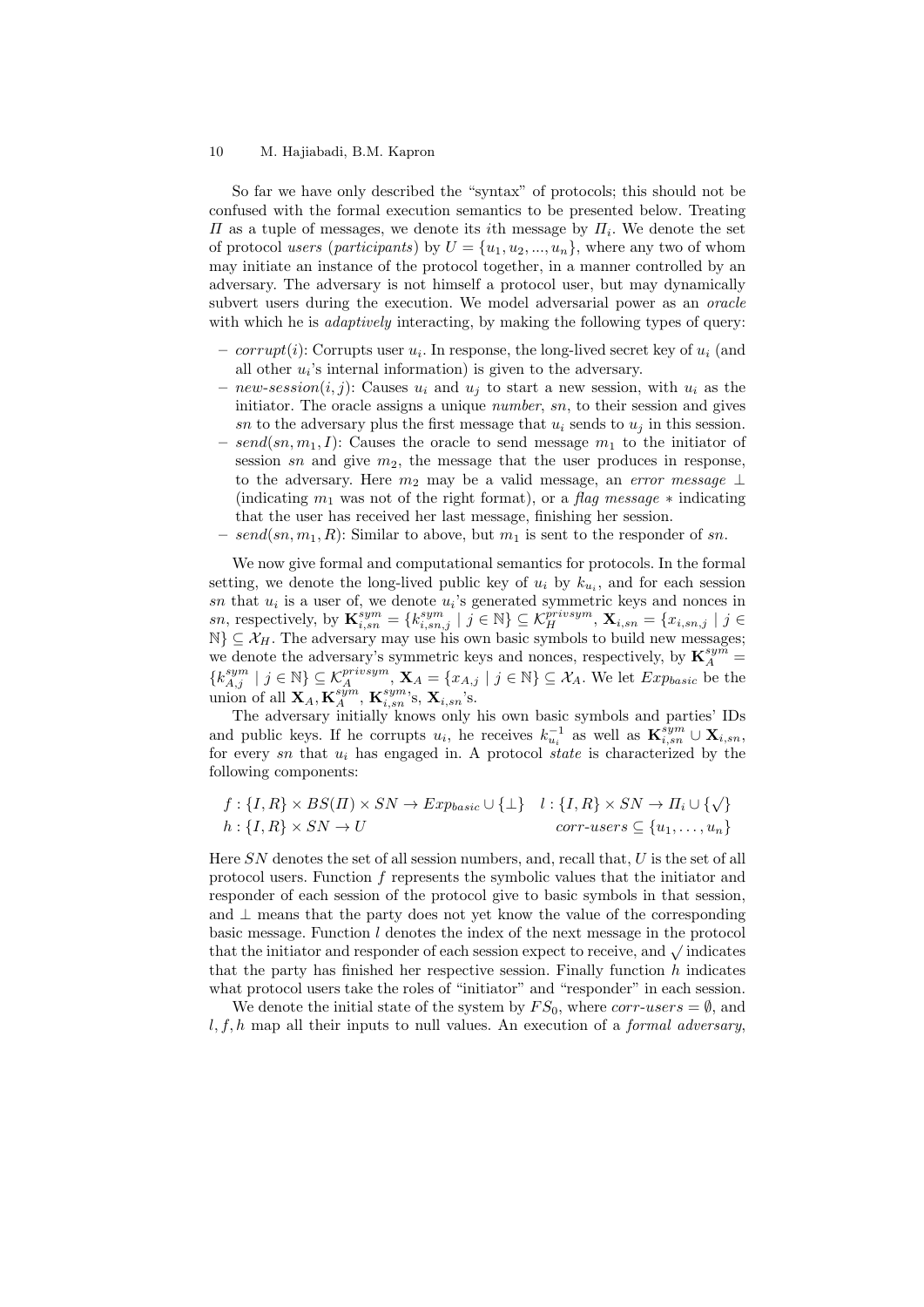$\mathcal{A}_F$ , can be described as a sequence of queries  $E(\mathcal{A}_F) = (q_1, q_2, \dots)$ , with corresponding replies  $(r_1, r_2, \dots)$ . We then call  $\mathcal{A}_F$  coinductively legitimate if  $m \in$ closure<sub>c</sub>( $r_1, r_2, \ldots, r_{i-1}$ ) for all i such that  $q_i = send(s_n, m, {I, R})$ . Under  $\mathcal{A}_F$ 's execution, we denote the induced formal trace by  $\mathcal{FT}(\mathcal{A}_F) = (FS_0, FS_1 \dots)$ , where state  $FS_i$  is obtained from  $FS_{i-1}$  as a result of query  $q_i$ .

Under the computational execution, elements of  $BS(\Pi) \subseteq Ids \cup nonces \cup$ pubkeys ∪ symkeys are replaced with random bitstrings, sampled w.r.t. a pair  $\mathcal{E}_p = (\mathcal{E}_{asy}, \mathcal{E}_{sym})$ , with w.l.o.g. a shared security parameter  $1^{\eta}$ , and the coins tossed by both protocol users and the adversary during the protocol execution. Each (initially honest)  $u_i$ , before engaging in the protocol execution, samples her long-lived key pair,  $(pk_i, sk_i) \leftarrow Gen_{asy}(\eta)$ , and for each session sn that  $u_i$ participates in,  $u_i$  uses a (polynomially-long) uniformly-selected random string  $\mathcal{R}_{i,sn}$  to sample her nonces and symmetric keys in that session, where symmetric keys are sampled according to  $Gen_{sum}$ , and nonces chosen uniformly at random from a fixed *nonce space*,  $NS = \{0, 1\}^{poly(\eta)}$ . The adversary, using random string  $\mathcal{R}_A$ , may choose his nonces and symmetric keys (to, e.g., replace those of corrupted parties, inject in messages on the network, etc.) in any arbitrary efficient manner; he may also initially corrupt a party and choose her public/private key pair in any arbitrary manner (not necessarily following  $Gen_{asu}$ ).

Letting  $C_{\eta} = NS \cup \sup$  [ $Gen_{sym}(\eta)$ ] $\cup \sup$  [ $Gen_{asy_1}(\eta)$ ], a computational state of the protocol is given by  $(F, L, H, Corr-Users)$ , where  $L, H, Corr-Users$  are defined analogously to their formal counterparts, and  $F$  is also defined similarly to f by replacing  $Exp_b$  with  $C_p$ . The adversary interacts with a *computational or*acle by issuing the four types of queries explained above, where the input/output of queries are probabilistic, depending on  $\mathcal{R}_A$  and  $\mathcal{R}_H$ . (Here  $\mathcal{R}_H$  is the concatenation of all random coins used by honest parties.) Among oracle queries, we only explain the effect of a corruption query (the others are fairly straightforward): if the adversary corrupts  $u_i$ , he is given  $(pk_i, sk_i)$ , and for every session sn in which  $u_i$  takes the role  $X \in \{I, R\}$ , the adversary is given  $F(X, bs, sn)$ , for every  $bs \in BS(\Pi)$ . Finally, under fixed  $\mathcal{R}_H$  and  $\mathcal{R}_A$ , the induced *computational trace* is deterministic and denoted by  $\mathcal{CT}(\mathcal{A}, \mathcal{R}_A, \mathcal{R}_H, \Pi_{\mathcal{E}_p})$ .

Let  $FT = \langle (f_1, l_1, h_1, corr-users_1), (f_2, h_2, l_2, corr-users_2), \ldots \rangle$  be a formal trace and let  $\tau: Exp_{basic} \to \mathcal{C}_{\eta}$  be a concrete mapping. We say a concrete trace

$$
CT = \langle (F_1, L_1, H_1, Corr-Users_1), (F_2, L_2, H_2, Corr-Users_2), \dots \rangle
$$

is an encoding of FT under  $\tau$ , written  $FT \prec_{\tau} CT$ , if  $l_i = L_i$ ,  $h_i = H_i$ ,  $Corr-Users = corr-users$  and  $F_i = \tau f_i$ , for all  $i \geq 1$ . We say CT is the computational image of FT, written  $FT \prec CT$ , if there exists  $\tau$  such that  $FT \prec_{\tau} CT$ . We are now ready give the computational soundness definition.

**Definition 1.** A pair  $\mathcal{E}_p = (\mathcal{E}_{asy}, \mathcal{E}_{sym})$  provides a computationally-sound interpretation of symbolic encryption with respect to coinductive Dolev-Yao traces (shortly, provides soundness) if for all valid protocols  $\Pi$ , adversaries  $A_c$ , we have

$$
\Pr_{\mathcal{R}_A, \mathcal{R}_H}[\exists \{\text{coind-legit } \mathcal{A}_F\} : \mathcal{FT}(A_F) \prec \mathcal{CT}(\mathcal{A}_c, \mathcal{R}_A, \mathcal{R}_H, \Pi_{\mathcal{E}_p})] \ge 1 - negl(\eta)
$$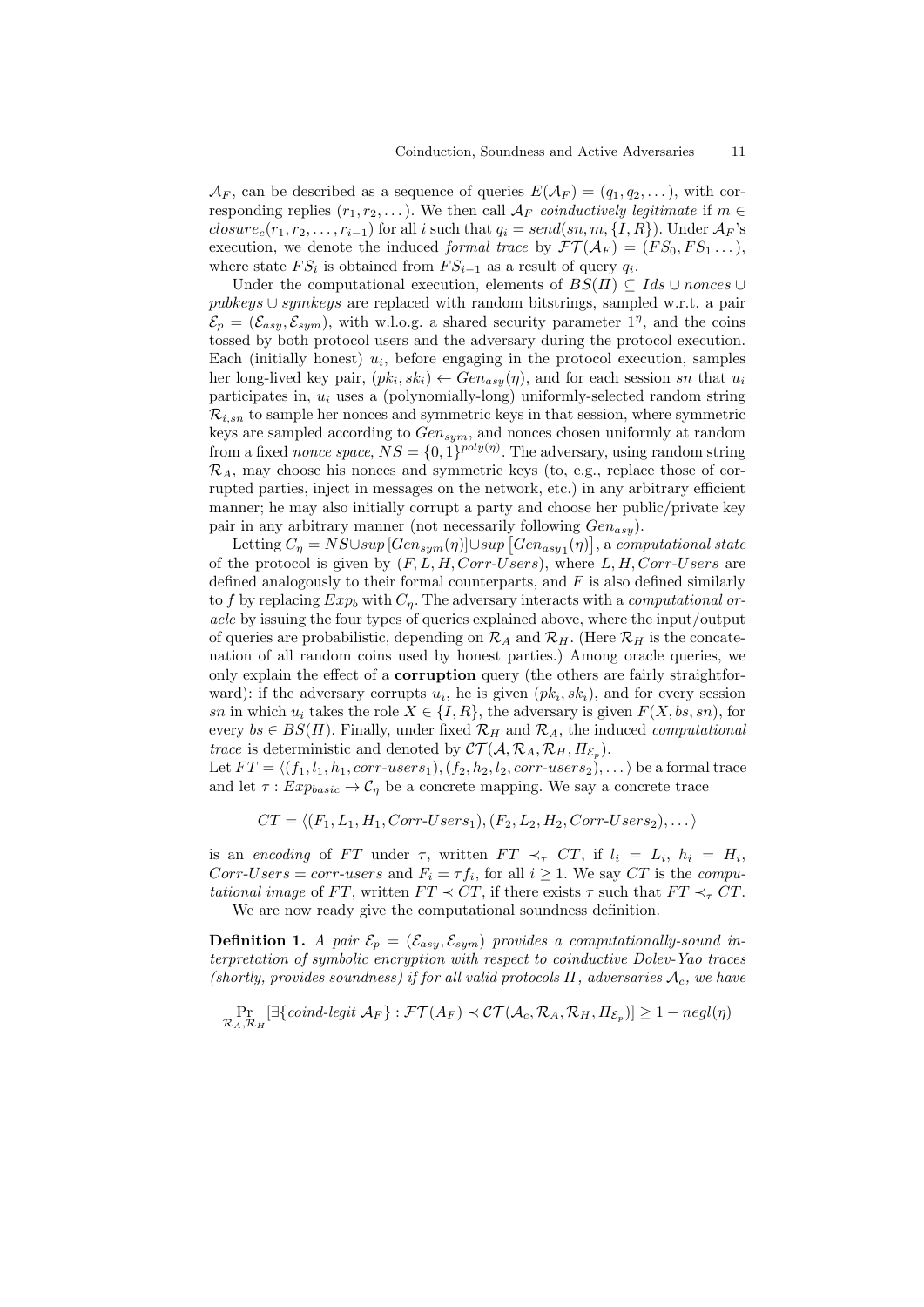### 4 Computational Realization of Coinductive Methods

We describe a joint notion of security for asymmetric/symmetric encryption which provides soundness for coinductive symbolic traces. We then explore how this notion may be achieved under standard complexity-theoretic assumptions.

We begin with some motivation. Consider a single run of a protocol against a passive adversary, in which the whole sequence of exchanged messages is known a priori. We wish to formalize what it means for a piece of data (nonce or symmetric key) to remain *secure* in both the formal and computational settings. Under the formal approach, one would typically say the secrecy of a piece of data is retained if it cannot be deduced by applying Dolev-Yao rules. For a nonce  $X$ , for instance, if  $X$  is not formally deducible, it means all occurrences of X are encrypted under keys which cannot be obtained by a Dolev-Yao adversary. Thus, under the concrete instantiation, after the adversary has received the computational representations of the exchanged messages, the random nonce value underlying  $X$  should still be as computationally random as a freshly-generated random nonce, provided the encryption scheme is sufficiently strong. However, for the case of symmetric keys the situation is quite different: even if a symmetric key is not Dolev-Yao-style deducible, the key may leak significant information when it comes to a concrete implementation. For instance, a symmetric-key value may lose its original randomness if used for encryption. (i.e. The adversary will be able to tell it apart from a fixed key, causing it to not be as "random" as a freshly generated key.) Thus the definition of secrecy for symmetric keys in the computational model turns out to be more delicate.

Our ultimate goal is to establish a close correspondence between coinductive Dolev-Yao adversaries and computational adversaries, by showing that a computational adversary essentially cannot do anything (in terms of mounting successful attacks) which cannot already be performed by a simple Dolev-Yao adversary. We capture the essence of active-attack scenario within a cryptographic game, played between an adversary and a challenger, in which the adversary is faced with a number of unknown keys (both asymmetric and symmetric) and nonces, generated by the challenger, and his goal is to infer "non-trivial" information from the challenger's secret data, by exploiting active attacks such as corrupting arbitrary keys of the challenger, getting her to encrypt messages which depend on her own secret data, and getting her to decrypt "permissible" ciphertexts. Our goal is to show that, under sufficiently strong security requirements, the computational adversary cannot learn non-trivial information from a piece of data (nonce or private key) that cannot already be obtained by a coinductive Dolev-Yao adversary. The key point in our security definition is to formalize the idea of "computational secrecy" for private keys. As it is probably clear from the above discussion, "requiring the adversary not be able to distinguish the private key (used in the game) from a freshly generated key" would not work. We formalize it in the following standard way: a private key retains its computational secrecy if the adversary is unable to distinguish between the encryptions of real/random messages under that key. We will be able to show that security in our game provides computational soundness.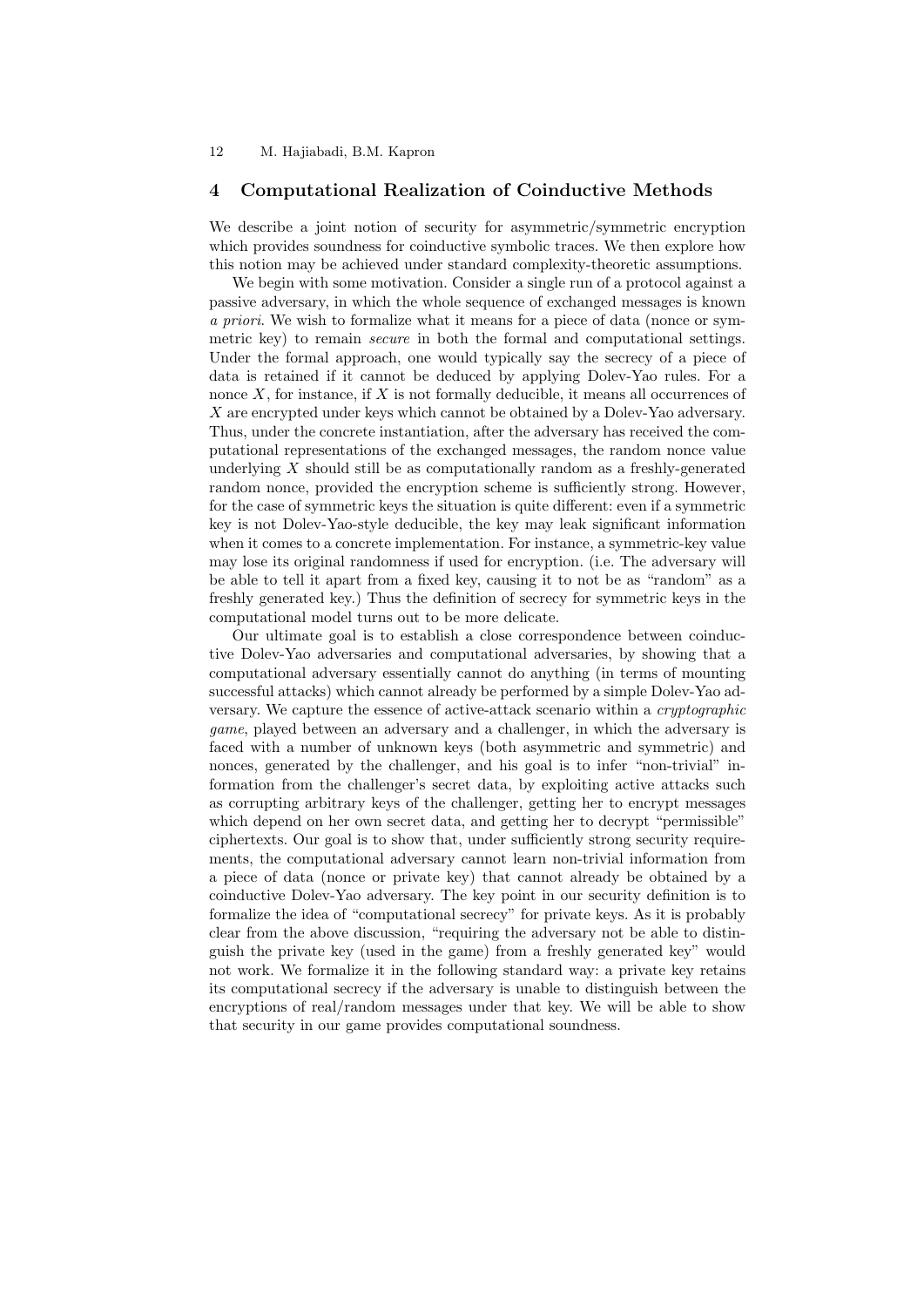Our security notion is formalized via the following game which we call the coinductive, key-dependent indistinguishability game, or the CI game for short. Below, for  $S = \{(s_1^1, s_1^2), \ldots (s_n^1, s_n^2)\}\$ , we define  $S^i \stackrel{\triangle}{=} \{s_1^i, \ldots, s_n^i\}$  for  $i \in \{1, 2\}\$ .

## 4.1 Coinductive, Key-Dependent Indistinguishability (CI) Game

Assume  $\mathcal{E}_{asy} = (Gen_{asy}, Enc_{asy}, Dec_{asy})$  and  $\mathcal{E}_{sym} = (Gen_{sym}, Enc_{sym}, Dec_{sym})$ are asymmetric/symmetric encryption schemes whose joint security is to be defined, w.l.o.g., w.r.t. the shared *security parameter*  $1<sup>\eta</sup>$ . The game is played between an adversary,  $A$ , and a challenger,  $B$ , and is parameterized over a publiclyknown, poly-bounded integer function  $n(\eta)$  (we write n for  $n(\eta)$ ). Suppose  $\tau_B(\cdot)$ and  $\tau_A(\cdot)$  are (dynamically growing) mappings which give bitstring values to, respectively, the basic symbols of  $\beta$  and  $\mathcal A$  (we will see shortly what those symbols are), and let  $\tau$  be a mapping defined to be  $\tau_B$  on the domain of  $\mathcal{B}'$ 's symbols and  $\tau_A$  on A's. Here  $\tau_A$  is publicly known, while access to  $\tau_B$  and  $\tau$  is restricted to  $\beta$ . The game proceeds in three phases: setup, interaction, and guessing.

In the **setup** phase, B first picks  $b \leftarrow \{0, 1\}$ , generates  $\{(pk_i, sk_i)\}_{1 \leq i \leq n}$  $Gen_{asy}(\eta)$ , symmetric keys  $\{ck_i\}_{1\leq i\leq n} \leftarrow Gen_{sym}(\eta)$ , and nonces  $\{nc_i\}_{1\leq i\leq n} \leftarrow$  $\{0,1\}^{q(\eta)}$  (for some poly q), makes  $\{pk_i\}_{1\leq i\leq n}$  public, and keeps the rest secret. We introduce  $\{(k_i, k_i^{-1})\}_{1 \leq i \leq n} \in \mathcal{K}_H^{pub} \times \mathcal{K}_H^{privasym}$ , and  $\{k_i^{sym}\}_{1 \leq i \leq n} \in$  $\mathcal{K}_H^{privsym}$ , and  $\{x_i\}_{1\leq i\leq n} \in \mathcal{X}_H$ , and assign  $\tau_B(k_i) = pk_i$ ,  $\tau_B(k_i^{-1}) = sk_i$ ,  $\tau_B(k_i^{sym}) = ck_i$  and  $\tau_B(x_i) = nc_i$ , for  $1 \leq i \leq n$ . We initialize eval-exp =  $\emptyset$ . During the interaction phase, A may dynamically update  $\tau_A$ , mapping his newly-created basic symbols to arbitrary values. In the **interaction** phase  $\mathcal{A}$ adaptively interacts with  $\beta$  by issuing queries of the following types:

- 1. Corruption: A may corrupt a B's key by issuing corrupt(s), where  $s \in$  ${k_1^{-1}, \ldots, k_n^{-1}, k_1^{sym}, \ldots, k_n^{sym}}$ . In response A receives  $\tau(s)$ , and  $(s, \tau(s))$ is added to eval-exp.
- 2. Encryption: A may issue a query  $\mathit{encrypt}(e, x)$ , where  $x \in \{k_1, \ldots, k_n, k_1^{sym} \}$ ,...,  $k_n^{sym}$ , and e may not have any  $k_i^{-1}$ 's as a subexp. In response,  $\tilde{A}$  is given  $c \leftarrow \llbracket \{e\}_x \rrbracket_\tau$  and  $(\lbrace e \rbrace_x, c)$  is added to *eval-exp*. Here *e* may contain both the challenger's and adversary's basic symbols.
- 3. Decryption: A may issue  $decrypt(c, s')$ , where  $s' \in \{k_1^{-1}, \ldots, k_n^{-1}, k_1^{sym},$  $\dots, k_n^{sym}$ . In response A receives  $Dec_{asy}(c, sk_i)$  if  $s' = k_i^{-1}$  and  $Dec_{sym}(c, ck_i)$ if  $s' = k_i^{sym}$ , unless there exists  $({e}_{k_p}, {c}_p) \in eval\text{-}exp$  such that  ${e}_{k_p}$  has a subexp  $\{e'\}_s$  (where  $s' = s^{-1}$ ) which in  $\{e\}_{k_p}$  is encrypted only under keys whose decryption keys are in  $closure_c(eval-exp^1)$ , and that c corresponds to the computational image of  $\{e'\}_s$  in  $c_p$ . In this case the answer is  $\perp$ .

After making a number of such queries,  $A$  proceeds to the final, guessing phase, in which he claims he is able to infer "non-trivial" information about irrecoverable secret data of  $\beta$ . He does so by issuing a *challenge* query, which is either of the form  $challenge(s)$ , where  $s \in \{x_1, \ldots, x_n\}$  (nonce challenge), or of the form  $challenge(s, bs)$ , where  $bs \in \{0, 1\}^*$  and  $s \in \{k_1^{-1}, \ldots, k_n^{-1}, k_1^{sym}, \ldots, k_n^{sym}\}$ (secret key challenge.) The response to the query is decided as follows: if  $s \in$  $closure_c(eval-exp<sup>1</sup>)$ , then he is given  $\perp$ , otherwise: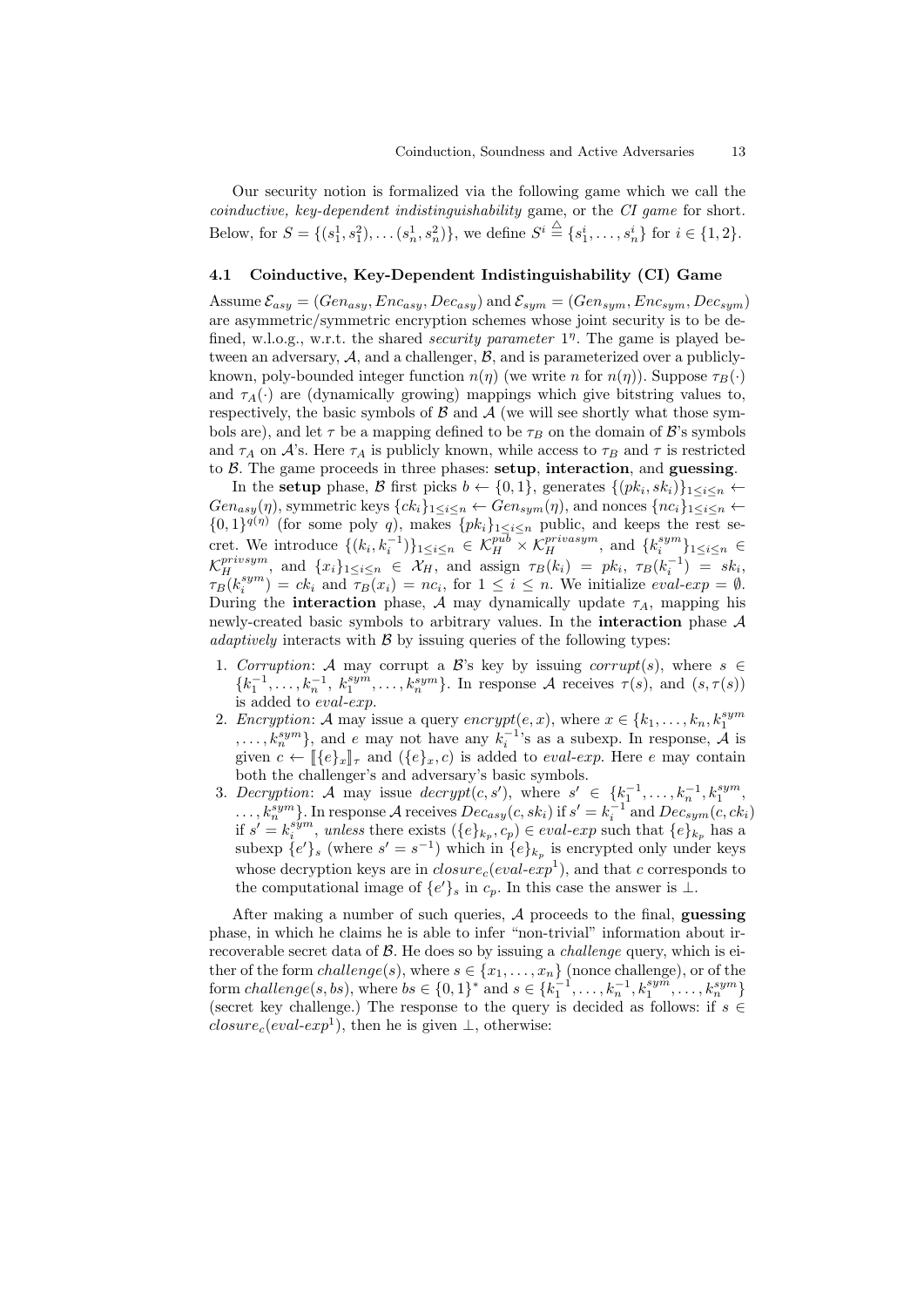- if  $b = 0$ , A is given  $nc_j$  if  $s = x_j$ ,  $Enc_{asy}(bs, pk_j)$  if  $s = k_j^{-1}$ , and otherwise  $Enc_{sym}(bs, ck<sub>j</sub>)$  if  $s = k_j^{sym}$ .
- if  $b = 1$ , A is given  $nc'_j \leftarrow \{0, 1\}^{q(\eta)}$  if  $s = x_j$ ,  $Enc_{asy}(r, pk_j)$  if  $s = k_j^{-1}$ , and  $Enc_{sym}(r, ck_j)$  if  $s = k_j^{sym}$ , where  $r \leftarrow \{0, 1\}^{|bs|}$ .

A finally outputs his guess for b. Denoting by  ${\mathcal{A}}^{\mathrm{CI}^{\mathcal{E}_p}_b}$  the output of A when the secret bit is b, his CI-advantage is (below  $\mathcal{E}_p$  refers to the pair of schemes):

$$
Adv_{\mathcal{E}_p,\mathcal{A}}^{\mathrm{CI}}(\eta) = \left| \Pr[\mathcal{A}^{\mathrm{CI}_b^{\mathcal{E}_p}}(\eta) = 1 \mid b = 0] - \Pr[\mathcal{A}^{\mathrm{CI}_b^{\mathcal{E}_p}}(\eta) = 1 \mid b = 1] \right|.
$$

**Definition 2.** A pair of  $\mathcal{E}_p = (\mathcal{E}_{sym}, \mathcal{E}_{asy})$  provides joint security under the Cl game (shortly, is CI-secure) if for every  $\mathcal{A}$ ,  $Adv_{\mathcal{E}_p,\mathcal{A}}^{CI}(\eta)$  is negligible.

We now explain the restrictions on *challenge* and *decryption* queries. For our discussion, assume that  $\mathcal{E} = (Gen, Enc, Dec)$  is a symmetric encryption scheme wherein  $Enc(ck, ck)$  leads to computation of ck. (This could happen although  $\mathcal E$  is secure in any standard sense.) In the absence of the condition for *challenge* queries,  $A$  could simply win the game by doing the following: make two queries  $\text{energy}t(k_1^{sym}, k_1^{sym})$  and  $\text{energy}t(k_2^{sym}, k_1^{sym})$  to receive, respectively,  $c_1$ and  $c_2$ , and then issue the *challenge* query *challenge*( $k_2^{sym}$ , 0<sup>n</sup>); A may now obtain  $\tau(k_1^{sym})$  from  $c_1$  and  $\tau(k_2^{sym})$  from  $c_2$ , trivially winning the game. Also in the absence of the condition for *decryption* queries, A could simply win as follows: (1) make two queries  $\text{encrypt}(k_1^{sym}, k_1^{sym})$  and  $\text{encrypt}(\{k_2^{sym}\}_{k_3^{sym}}, k_1^{sym})$ to receive, respectively,  $c_1$  and  $c_2$ , (2) after computing  $\tau(k_1^{sym})$  from  $c_1$ , issue the *decryption* query  $decrypt(c_3, k_3^{sym})$ , where  $c_3 = Dec(c_2, \tau(k_1^{sym}))$ , and (3) after obtaining  $\tau(k_2^{sym})$  issue the *challenge* query *challenge*( $k_2^{sym}$ ,  $0^n$ ), trivially winning the game. Finally we remark that the recent results of [20] show that there exists an IND-CCA2-secure symmetric encryption scheme such that ciphertexts  $Enc(ck_1, ck_2), \ldots, Enc(ck_{n-1}, ck_n), Enc(ck_n, ck_1)$ , for randomly-generated  $ck_i$ 's, lead to revelation of all  $ck_1, \ldots, ck_n$  (a weaker case than k-circular security). Therefore, the above attack methods extend to longer key cycles.

Note,  $A$  may use an *encrypt* query to obtain the encryption of any bitstring. For example, to encrypt m under  $ck_i$ , he may introduce a new basic symbol  $x_{\mathcal{A}}$ , set  $\tau_A(x_A) = m$ , and then issue  $\text{encrypt}(x_A, k_i^{sym})$ . Also it is possible to define and extend results we present about CI security to a (seemingly) stronger notion in which  $A$  is allowed to make multiple *challenge* queries, possibly making them interleave with the other types of queries. Right now for applications that we consider, CI security suffices. CI security may be thought of as a variant of KDM security with the underlying function family consisting of any arbitrary composition of *constant, projection, pairing* and *encryption* functions. However, since we aim to prove generic implication results from standard security definitions, we have to restrict the set of keys for which we want to prove computational secrecy (i.e. those which remain coinductively irrecoverable). This differs from KDM security in which one wants to prove computational secrecy for all keys, regardless of what encryption queries were made. Finally we stress that a key A challenges in the guessing phase may have previously occurred in key cycles.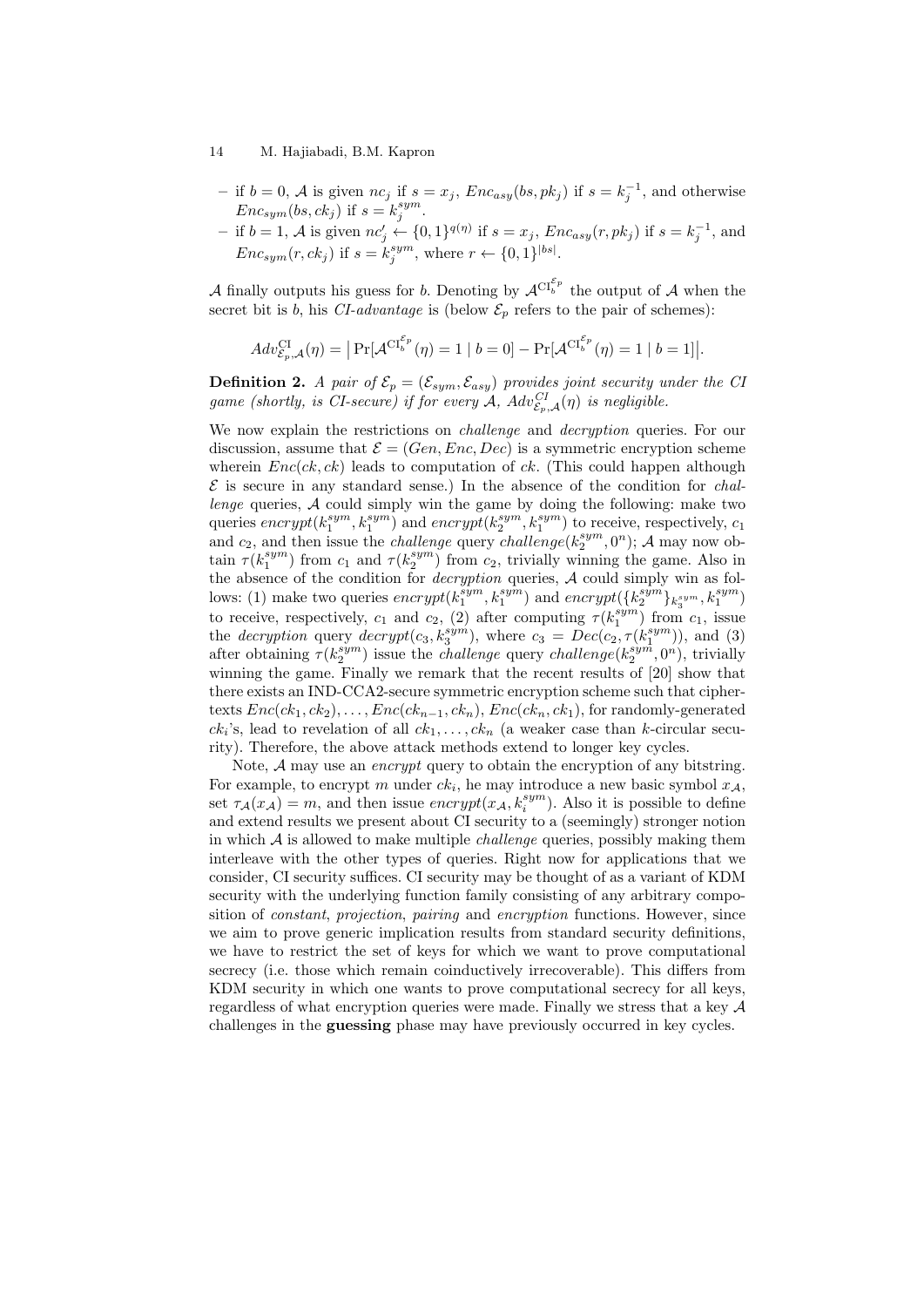CI security is still insufficient for providing soundness as it does not provide integrity of ciphertexts. To account for this, we strengthen it to also provide ciphertext integrity and call the new notion authenticated CI (or ACI) security. We say  $(\mathcal{E}_{asy}, \mathcal{E}_{sym})$  is ACI secure if it is CI secure and further any A has a negligible chance of winning in the ACI game defined as follows: the setup and interaction phases proceed exactly as in the CI game, while in the guessing phase, A outputs  $(c, i)$  and wins if: (1)  $Dec_{sym}(c, ck_i) \neq \bot$ , and (2) there does not exist  $({e}_{k_j}, c') \in eval\text{-}exp$  such that  ${e}_{k_j}$  has a subexp  ${e'}_{k_i}$  encrypted in  $\{e\}_{k_j}$  only under keys whose decryption keys are in  $closure_c(eval-exp^1)$ , and that c is the corresponding image of  $\{e'\}_{k_i}$  in c'.

As a step toward proving soundness with respect to ACI security, we formulate a new notion which characterizes security requirements capturing the basic Dolev-Yao assumptions made in protocol analysis, and prove that it provides soundness. Our notion, which we call *coinductive, key-dependent non-malleability* (shortly  $CNM$ ) notion, is a generalization of the *Dolev-Yao non-malleability* notion of [28], which was defined for the passive setting.

#### 4.2 Coinductive, Key-Dependent Non-Malleability (CNM) Game

The game is parameterized, again, over  $\mathcal{E}_p = (\mathcal{E}_{asy}, \mathcal{E}_{sym})$ , a shared security parameter  $\eta$ , and a computational mapping  $\tau$ , and runs in three phases with the setup and interaction phases as in the CI game (except that no  $b$  is sampled). However, in the guessing phase,  $A$  claims he is able to construct the computational image of an expression which is not coinductively constructible from eval-exp<sup>1</sup>. To this end, he outputs  $(e, E)$ , where  $e \in Exp$  (containing, possibly, both the adversary's and challenger's symbols) and  $E \in \{0,1\}^*$ . The output of the game is 1, written as  $\text{CNM}_{\mathcal{E}_n,\eta}(\mathcal{A})=1$ , if the following two conditions hold:

1.  $e \notin closure_c(eval-exp^1);$  and

2. E is a possible mapping of e under  $\tau$  and  $\mathcal{E}_p$ ; namely,  $E \in [\![e]\!]^{\mathcal{E}_p}$ . Note condition (2) is efficiently verifiable given access to  $\tau$ . We define

$$
Adv_{\mathcal{E}_p,\eta}^{\text{CNM}}(\mathcal{A}) = \Pr[\text{CNM}_{\mathcal{E}_p,\eta}(\mathcal{A}) = 1].
$$

**Definition 3.** A pair  $\mathcal{E}_p = (\mathcal{E}_{asy}, \mathcal{E}_{sym})$  provides security under the CNM game (shortly, is CNM-secure) if for every adversary A,  $Adv_{\mathcal{E}_p,\eta}^{CNM}(\mathcal{A})$  is negligible.

**Theorem 1.** 1. CNM security  $\Rightarrow$  soundness 2. ACI security  $\Rightarrow$  CNM security.

**Proof (Outline):** For (2) if  $\mathcal{A}^{cnm}$  is able to output a CNM-valid (e, E), then  $e \notin T$ , where  $T = closure_c(eval-exp^1)$  implies e has a subexp s such that s is either a nonce/private key, or  $s = \{\cdot\}_{k_j^{sym}}$ , and that any subexp of e which contains  $s$  is not in  $T$ . This implies the underlying value of  $s$  is recoverable from E (with the aid of the decryption oracle) through successive decryptions down along the path leading to s, which will then enable an attack either against CI security or ciphertext integrity depending on the type of s. The proof for  $(1)$ also follows using ideas similar to those of [34]. We give a full proof in [27].  $\Box$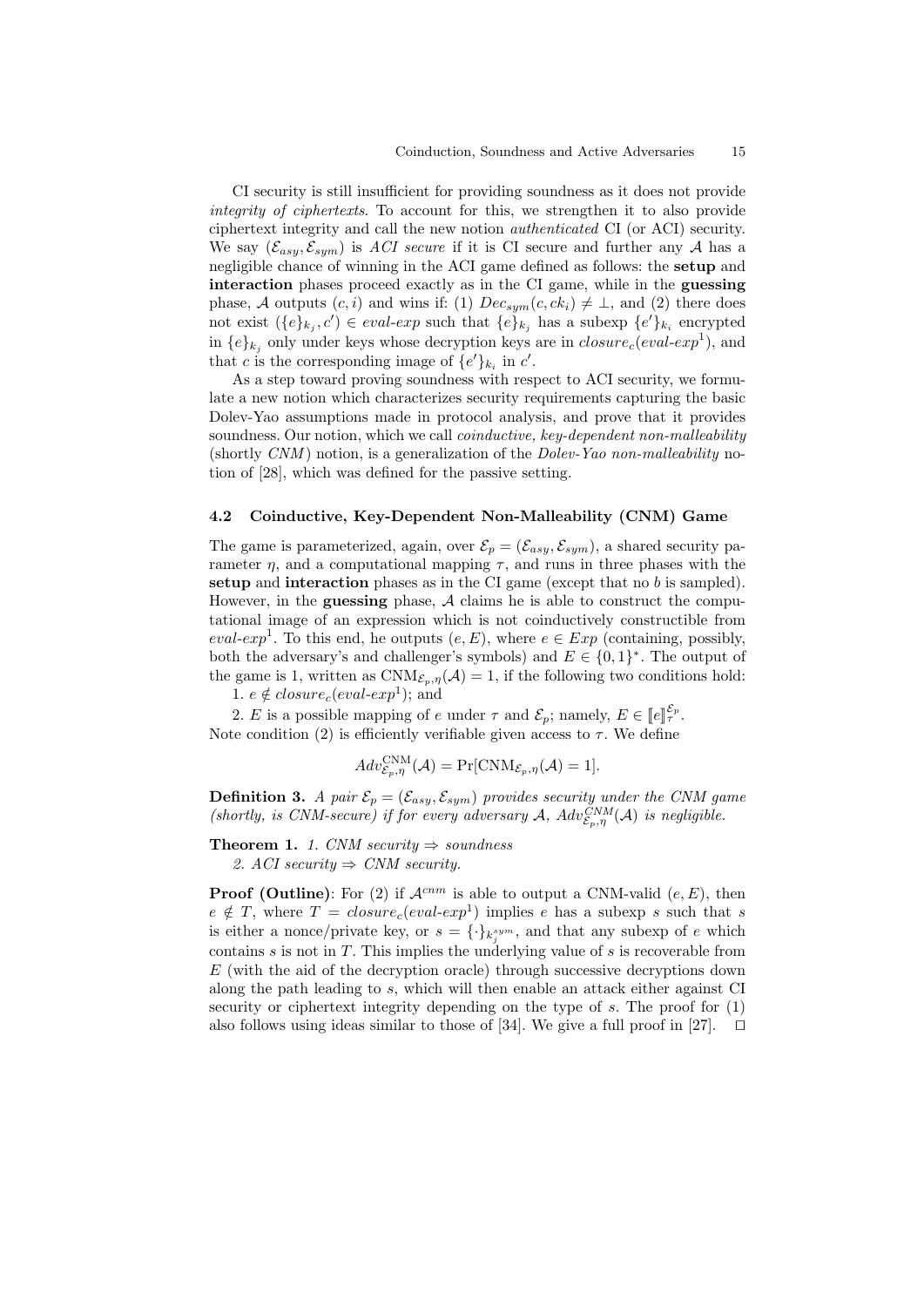For an adversary  $A$  in either of the above games, we define a *labeled key graph*,  $G(\mathcal{A}) = (V_{\mathcal{A}}, E_{\mathcal{A}})$ , as follows:  $V_{\mathcal{A}} = \{v_1^{asy}, \ldots, v_n^{asy}, v_1^{sym}, \ldots, v_n^{sym}\},$  and  $v_i^{x} \stackrel{a'}{\rightarrow}$  $v_j^y \in E_{\mathcal{A}}$ , for  $x, y \in \{asy, sym\}$  and  $a \in \mathbb{N}$ , if  $k_i^x$  encrypts the *ath occurrence* of  $(k_j^y)^{-1}$  in the sequence of A's encryption queries. Here ath occurrence refers to an increasing numbering given to each decryption key as it appears in the sequence; for example, if  $e_1 = \{k_1^{sym}, k_p^{sym}\}_{k_3}$ ,  $k_p^{sym}$  and  $e_2 = k_2^{sym}$ ,  $\{k_p^{sym}\}_{k_4}$  and the first two encryption queries are encrypt $(e_1, k_3)$  and encrypt $(e_2, k_5)$ ; the set of keys that encrypt the 3rd occurrence of  $k_p^{sym}$  is  $\{k_4, k_5\}$ . We call  $v_i^x$  coinductively *irrecoverable* (irrecoverable for short) if  $k_i^{x-1} \notin closure_c(eval-exp^1)$ , and we refer to the *induced* subgraph on irrecoverable nodes as the *hidden subgraph*. The diameter of a graph is the length of the longest path in the graph. We define  $indeg(v_i^x)$  to be the maximum a for which we have an incoming edge with define  $image$  with  $i$  this specifies the number of times  $k_i^{x-1}$  occurs in A's encryption and  $i$  and  $j$  and  $j$  and  $j$  and  $j$  and  $j$  and  $j$  and  $j$  and  $j$  and  $j$  and  $j$  and  $j$  and  $j$  and  $j$  and  $j$  and  $j$  and queries. Note,  $indeg(v_i^{asy}) = 0$ , for every  $1 \leq i \leq n$ , and also both  $G(\mathcal{A})$  and  $indeg(v_i)$  are random variables depending on the coins tossed during the game.

If all encryption queries were of the form  $\text{error}$  $pt(k_i^{sym}, k_j^{x})$  (i.e. single encryptions) without cycle creation, then all nodes from which there was a path to an irrecoverable node would also be irrecoverable. However, in the case of nested encryptions with key cycles, the above appealing property no longer holds; namely, an irrecoverable node may occur in certain key cycles, and may have edges from nodes which are recoverable. For example, assuming  $e_1 = \{k_1^{sym}\}_{k_2^{sym}}$ and  $e_2 = \{k_3^{sym}\}_{k_4^{sym}}$ , if A makes queries  $\text{encrypt}(e_1, k_5^{sym})$ ,  $\text{encrypt}(k_2^{sym}, k_1^{sym})$ ,  $\text{encrypt}(e_2, k_6^{sym})$ , and  $\text{corrupt}(k_4^{sym})$ , all keys except  $k_4^{sym}$  remain irrecoverable, and there exists, for instance, edges in both directions between  $v_1^{sym}$  and  $v_2^{sym}$ in  $G(A)$ .

However, in the case of cyclic nested encryption, we will base our hybrid arguments on a provable property, which we call coinductive continuability, of irrecoverable nodes. In  $G(\mathcal{A})$ , we say  $v_{y_1}^x \xrightarrow{a_2} v_{y_2}^{sym} \xrightarrow{a_3} \ldots \xrightarrow{a_p} v_{y_p}^{sym}$ , for  $x \in$  $\{sym, asy\}$ , is a *coinductively continuable path* if the following conditions hold: (below for better clarity we drop the superscripts  $x$  and  $sym$ .)

- 1. Path validity: For all  $2 \leq i \leq p$ ,  $v_{y_{i-1}} \to^{a_i} v_{y_i} \in E_{\mathcal{A}}$ , and if  $1 \leq w < h \leq p$ then  $v_{y_w} \neq v_{y_h}$ ,
- 2. For all  $s \in \{k_{y_1}^{x-1}, k_{y_2}^{sym}, \ldots, k_{y_p}^{sym}\}$  it holds  $s \notin closure_c(eval-exp^1)$ , and
- 3. either  $indeg(v_{y_1}) = 0$  or for every  $1 \le a_1 \le indeg(v_{y_1})$  there exists  $v_i^w$ , with  $w \in \{asy, sym\}$ , such that  $v_i^w \stackrel{a_1}{\longrightarrow} v_{y_1} \stackrel{a_2}{\longrightarrow} \ldots \stackrel{a_p}{\longrightarrow} v_{y_p}$  is a coinductively continuable path.

We call  $v_i^x$  coinductively continuable if its associated path of length zero is so.

Lemma 1. At any point, any irrecoverable node is coinductively continuable.

**Proof (Outline)**: We prove this by an induction over the length of the longest path ending in the irrecoverable node. A full proof is given in [27].  $\Box$ 

**Definition 4.** We say that  $\mathcal{E}_p = (\mathcal{E}_{asy}, \mathcal{E}_{sym})$  provides l-CI security if  $Adv_{\mathcal{E},\mathcal{A}}^{CI}(\eta)$ is negligible for every A for whom the diameter of the hidden subgraph of  $G(\hat{\mathcal{A}})$  is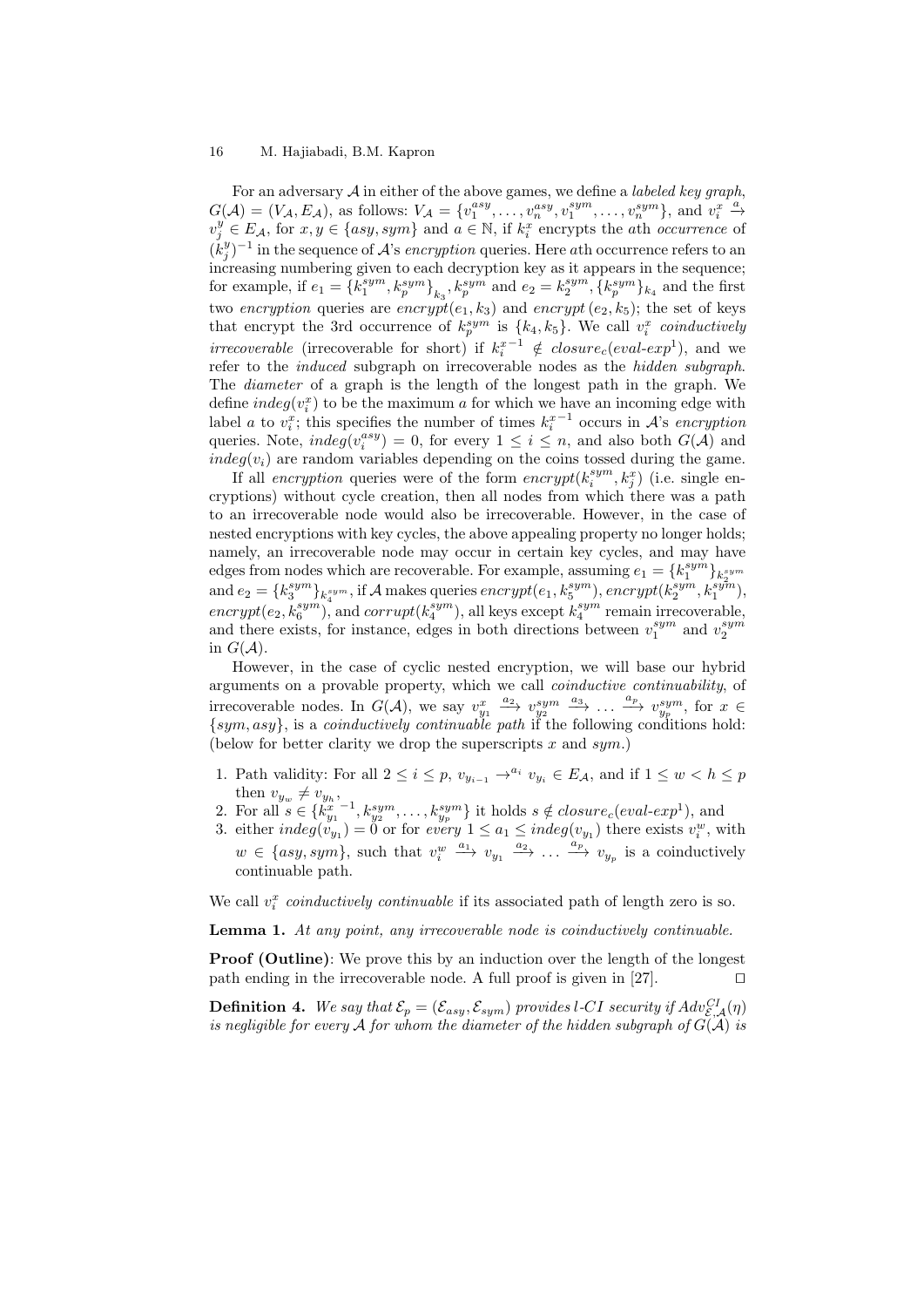always at most l. We say  $\mathcal{E}_p$  provides l-ACI security if it is l-CI secure and any A (under the ACI game) for which the diameter of the resulting hidden subgraph is always at most l has a negligible advantage.

**Theorem 2.** If  $\mathcal{E}_{asy}$  and  $\mathcal{E}_{sym}$  are both IND-CCA2 secure, then  $(\mathcal{E}_{asy}, \mathcal{E}_{sym})$ provides l-CI security, for every constant l.

**Proof (Outline)**: The central idea is to guess a "random", coinductively continuable path, with some associated parameters, which ends in the challenge key, give "fake" values to certain private keys occurring as plaintexts, and prove the adversary's advantage under this replying strategy is negligibly different from that under the standard game. A full proof is given in [27].  $\Box$ 

**Theorem 3.** If  $\mathcal{E}_{asy}$  provides IND-CCA2 security, and  $\mathcal{E}_{sym}$  provides both IND-CCA2 and INT-CTXT security, then  $(\mathcal{E}_{asy}, \mathcal{E}_{sym})$  provides l-ACI security, for every constant l.

**Proof (Outline)**: We first show if  $\mathcal{A}_{aci}$  is able to output an ACI-valid  $(c, i)$ , then in a world,  $W_i$ , in which occurrences of  $k_i^{sym}$  as a plaintext and its occurrences as an encryption key are given two independent values,  $A_{aci}$  should have "the same" probability of producing a valid  $(c, i)$ , or otherwise a CI-attack can be made. Next, we show if under  $W_i$  an adversary  $A$  is able to produce an ACI-valid  $(c, i)$  and c is already a plaintext of a ciphertext obtained under an encryption query (e.g. A has called  $\text{encrypt}(\{x_1\}_{k_1^{\text{sym}}, k_2^{\text{sym}}})$  to obtain  $c_2$ ,  $k_2^{\text{sym}}$  remains coinductively irrecoverably, and  $c = Dec_{sym}(c_2, ck_2)$ , then a CI attack follows, and otherwise an INT-CTXT attack follows. A full proof is given in  $[27]$ .

## 5 Conclusion

We investigated soundness of coinductive methods in a protocol model allowing arbitrary composition of symmetric/asymmetric encryption, as well as unrestricted transmission of secret keys. In such situations, an active adversary may selectively influence the encryption ordering between deployed keys, dynamically compromise them (naturally or under his corruption power), and potentially obtain encryption cycles. Any weakness in the underlying encryption schemes in the face of such an adversary may lead to insecure instantiations of protocols. Most previous work on computationally sound symbolic analysis of protocols either does not allow symmetric encryption, or imposes restrictions aimed at avoiding the above possibilities. Our soundness theorem, founded on coinduction, does not assume any such restrictions, while providing strong computational security guarantees against adaptive corruptions. Our results, however, rely on a property of protocols we call boundedness (formalized in [27]), which requires that no symbolic execution of the underlying protocol produce a coinductivelyirrecoverable encryption chain of nonconstant length. We observe that almost all protocols from [21] (when run in isolation) admit (at most) 2-boundedness.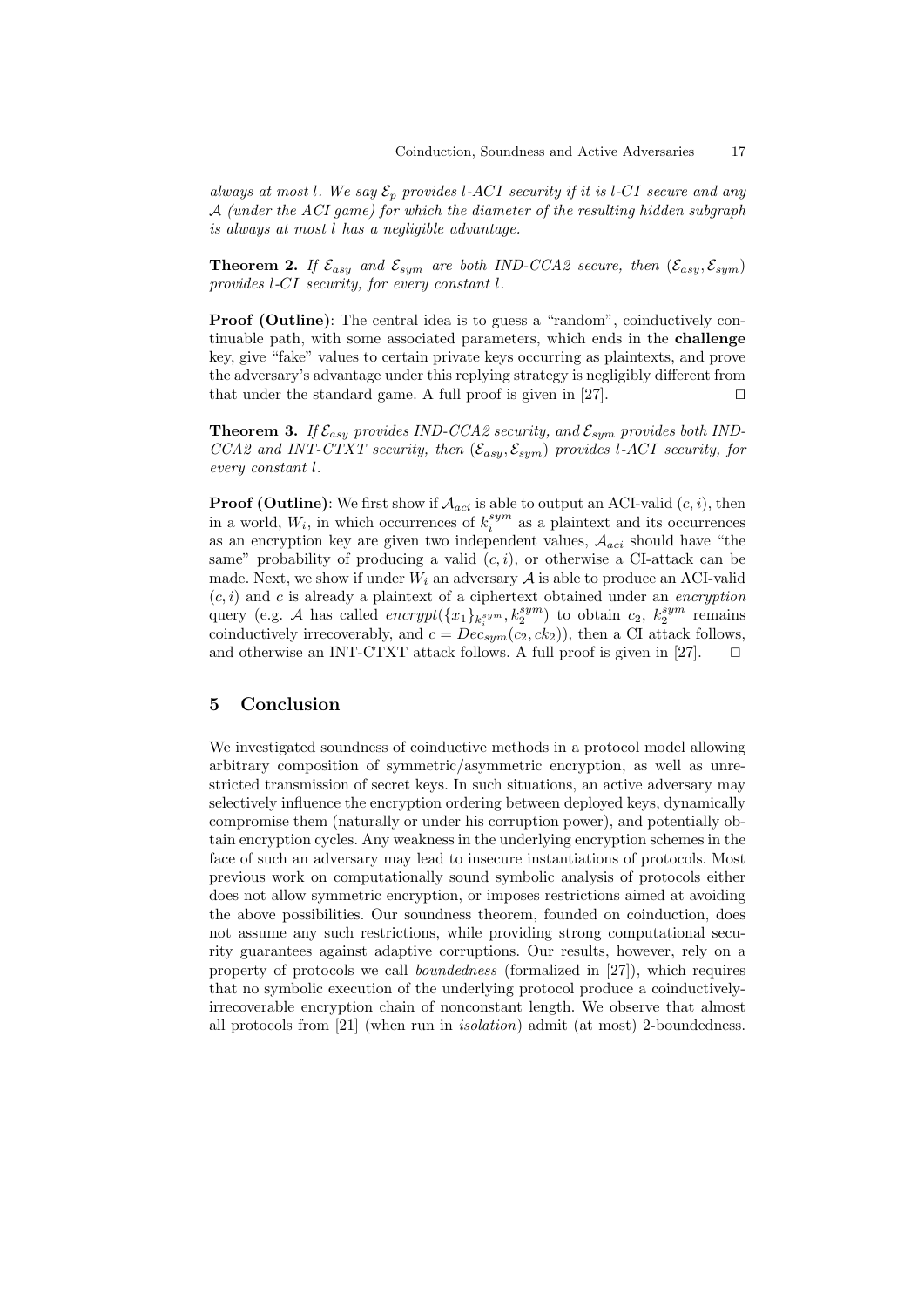(All of them are bounded.) In [27], we provide statements on how one can reason about boundedness of a protocol, and whether the boundedness property is retained when two (individually bounded) protocols are run concurrently.

While the main focus of this paper is on trace-based security, we believe similar results can also be proved for key-exchange (KE) security tasks. A central security requirement for key exchange is the *secrecy* condition, requiring a secret key exchanged by a KE protocol be indistinguishable from a freshly generated key. Our CI game is rich enough to encompass common features of a KE attack model, including adaptive corruptions of users and session keys, while guaranteeing that (under stated complexity assumptions) *coinducitve symbolic secrecy* under the game implies computational secrecy (real-or-random indistinguishability in the case of nonces and key usability [23] in the case of secret keys).

For simplicity we have assumed if a user is corrupted, the adversary obtains only her long-lived key and her past generated secret keys/nonces, but not her past random coins. In [27] we give partial results about this more general case.

As briefly explained in the introduction, current results about KDM security do not seem sufficient for (unrestricted) secure realizations of protocols with inductive, symbolic security proofs. It would be interesting to extend (and realize) KDM security definitions to support adaptive corruptions. As pointed out earlier, defining the extension in an entirely left-or-right indistinguishability sense, as in [5], would entail inherent limitations; for example, if a left-or-right encryption query is made under *ck*, then *ck* cannot be corrupted afterward.

Finally it would be interesting to improve the bounds imposed by our soundness theorem (and those of [36]), and investigate its extensions to more general cryptographic frameworks supporting compositional reasoning [6, 19].

#### References

- 1. Mart´ın Abadi and Phillip Rogaway. Reconciling two views of cryptography (the computational soundness of formal encryption). In Proceedings of the International Conference IFIP on Theoretical Computer Science, Exploring New Frontiers of Theoretical Informatics, TCS '00, pages 3–22, London, UK, 2000. Springer-Verlag.
- 2. Tolga Acar, Mira Belenkiy, Mihir Bellare, and David Cash. Cryptographic agility and its relation to circular encryption. In Henri Gilbert, editor, EUROCRYPT, volume 6110 of Lecture Notes in Computer Science, pages 403–422. Springer, 2010.
- 3. Michael Backes, Markus Dürmuth, and Dominique Unruh. Oaep is secure under key-dependent messages. In Josef Pieprzyk, editor, ASIACRYPT, volume 5350 of Lecture Notes in Computer Science, pages 506–523. Springer, 2008.
- 4. Michael Backes and Birgit Pfitzmann. Symmetric encryption in a simulatable dolev-yao style cryptographic library. In CSFW, pages 204–218. IEEE Computer Society, 2004.
- 5. Michael Backes, Birgit Pfitzmann, and Andre Scedrov. Key-dependent message security under active attacks - brsim/uc-soundness of symbolic encryption with key cycles. In CSF, pages 112–124. IEEE Computer Society, 2007.
- 6. Michael Backes, Birgit Pfitzmann, and Michael Waidner. A composable cryptographic library with nested operations. In Sushil Jajodia, Vijayalakshmi Atluri,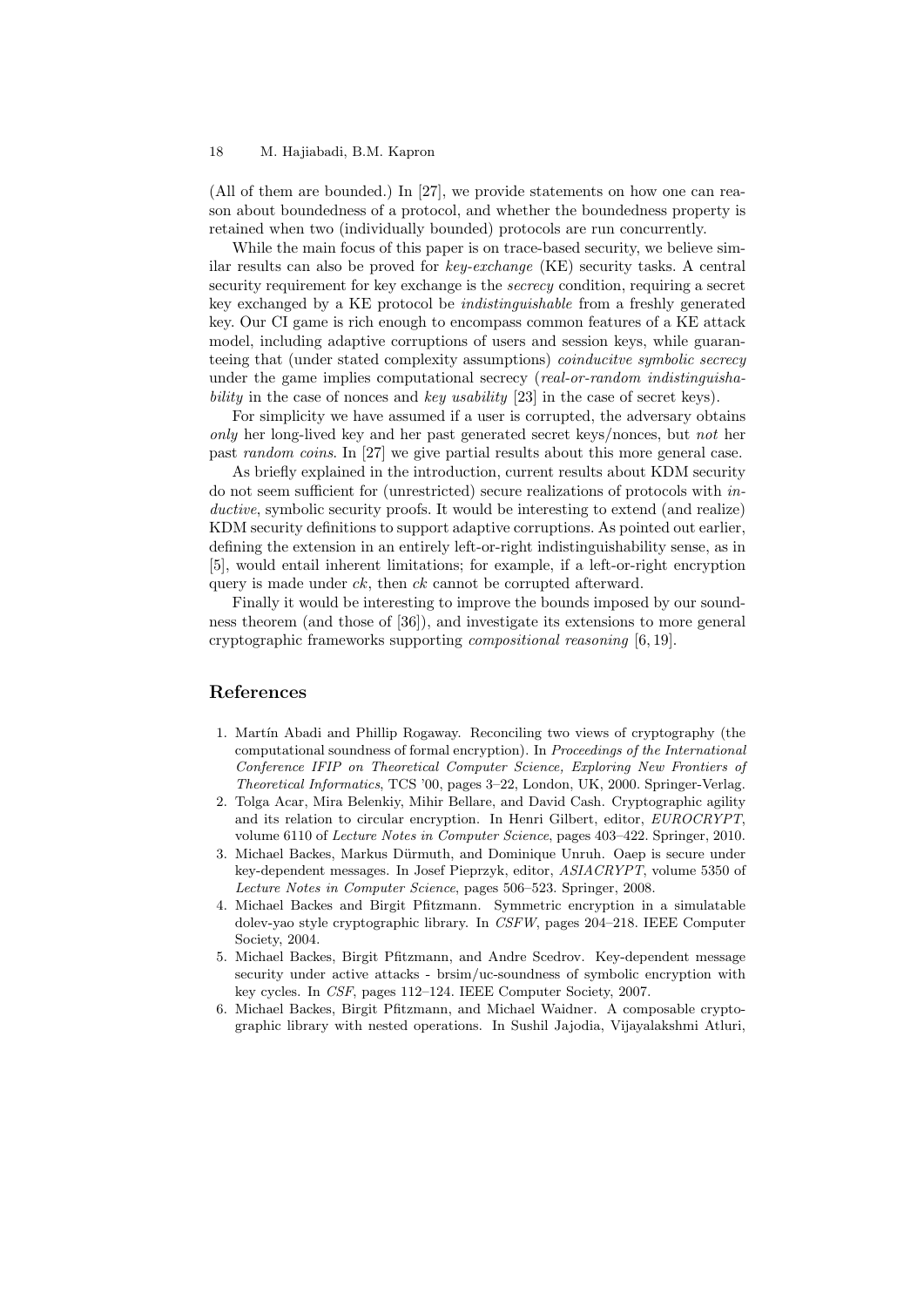and Trent Jaeger, editors, ACM Conference on Computer and Communications Security, pages 220–230. ACM, 2003.

- 7. Gergei Bana and Hubert Comon-Lundh. Towards unconditional soundness: Computationally complete symbolic attacker. In Pierpaolo Degano and Joshua D. Guttman, editors, POST, volume 7215 of Lecture Notes in Computer Science, pages 189–208. Springer, 2012.
- 8. Gilles Barthe, Marion Daubignard, Bruce M. Kapron, and Yassine Lakhnech. Computational indistinguishability logic. In Ehab Al-Shaer, Angelos D. Keromytis, and Vitaly Shmatikov, editors, ACM Conference on Computer and Communications Security, pages 375–386. ACM, 2010.
- 9. Mihir Bellare, Alexandra Boldyreva, and Silvio Micali. Public-key encryption in a multi-user setting: security proofs and improvements. In Proceedings of the 19th international conference on Theory and application of cryptographic techniques, EUROCRYPT'00, pages 259–274, Berlin, Heidelberg, 2000. Springer-Verlag.
- 10. Mihir Bellare, Anand Desai, David Pointcheval, and Phillip Rogaway. Relations among notions of security for public-key encryption schemes. In Hugo Krawczyk, editor, CRYPTO, volume 1462 of Lecture Notes in Computer Science, pages 26–45. Springer, 1998.
- 11. Mihir Bellare and Chanathip Namprempre. Authenticated encryption: Relations among notions and analysis of the generic composition paradigm. J. Cryptology, 21(4):469–491, 2008.
- 12. Mihir Bellare and Phillip Rogaway. Entity authentication and key distribution. In Douglas R. Stinson, editor, CRYPTO, volume 773 of Lecture Notes in Computer Science, pages 232–249. Springer, 1993.
- 13. Mihir Bellare and Phillip Rogaway. Provably secure session key distribution: the three party case. In Frank Thomson Leighton and Allan Borodin, editors, STOC, pages 57–66. ACM, 1995.
- 14. Dan Boneh, Shai Halevi, Michael Hamburg, and Rafail Ostrovsky. Circular-secure encryption from decision diffie-hellman. In David Wagner, editor, CRYPTO, volume 5157 of Lecture Notes in Computer Science, pages 108–125. Springer, 2008.
- 15. Michael Burrows, Martin Abadi, and Roger Needham. A logic of authentication. ACM Trans. Comput. Syst., 8:18–36, February 1990.
- 16. Jan Camenisch, Nishanth Chandran, and Victor Shoup. A public key encryption scheme secure against key dependent chosen plaintext and adaptive chosen ciphertext attacks. In Antoine Joux, editor, EUROCRYPT, volume 5479 of Lecture Notes in Computer Science, pages 351–368. Springer, 2009.
- 17. Ran Canetti. Universally composable security: A new paradigm for cryptographic protocols. In FOCS, pages 136–145. IEEE Computer Society, 2001.
- 18. Ran Canetti, Uriel Feige, Oded Goldreich, and Moni Naor. Adaptively secure multi-party computation. In Gary L. Miller, editor, STOC, pages 639–648. ACM, 1996.
- 19. Ran Canetti and Jonathan Herzog. Universally composable symbolic analysis of mutual authentication and key-exchange protocols. In Shai Halevi and Tal Rabin, editors, TCC, volume 3876 of Lecture Notes in Computer Science, pages 380–403. Springer, 2006.
- 20. David Cash, Matthew Green, and Susan Hohenberger. New definitions and separations for circular security. In Marc Fischlin, Johannes Buchmann, and Mark Manulis, editors, Public Key Cryptography, volume 7293 of Lecture Notes in Computer Science, pages 540–557. Springer, 2012.
- 21. John Clark and Jeremy Jacob. A survey of authentication protocol literature. Technical report, 1997.